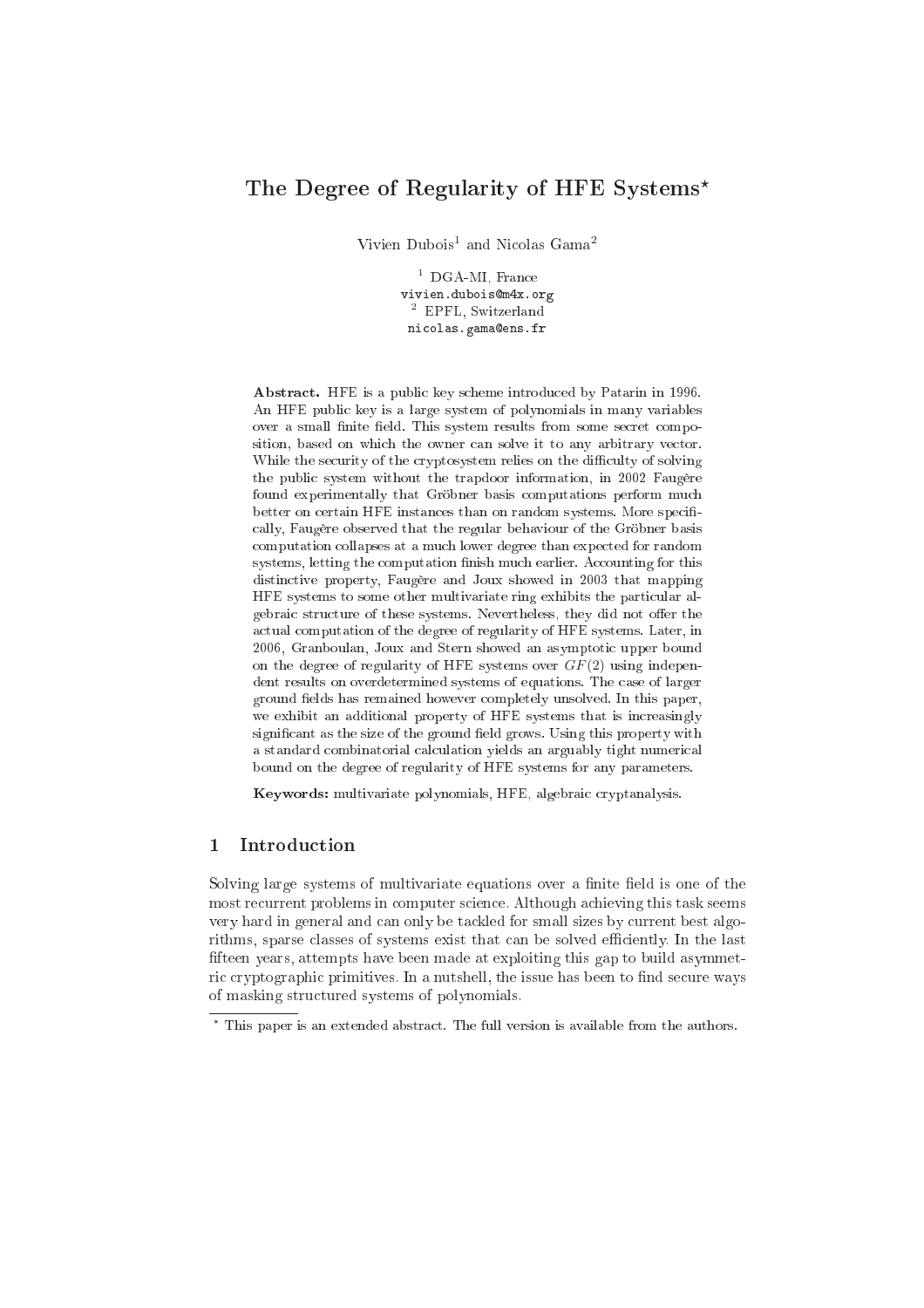The HFE Cryptosystem. One of the most prominent proposals in this area has been the *Hidden Field Equation* cryptosystem, introduced by Patarin in 1996. HFE is based on an elegant idea introdu
ed by Matsumoto and Imai in 1988 of deriving a set of multivariate equations from a single variable equation over a large extension field; this makes use of the vector space structure of this extension field. When the single variable equation can be solved efficiently the same holds for the multivariate system, and access to the large field equation is restricted by applying secret linear bijections on the variables and equations.

More formally, let  $\mathbb{F}_q$  denote the finite field with q elements and let  $\phi$  be some linear bijection from  $\mathbb{F}_{q^n}$ , the degree *n* extension of  $\mathbb{F}_q$ , to  $(\mathbb{F}_q)^n$ . Such a linear bijection is defined by a choice of a linear basis of  $\mathbb{F}_{q^n}$ . To any polynomial function  $P(X)$  on  $\mathbb{F}_{q^n}$ , one associates the function  $\phi \circ P \circ \phi^{-1}$  on  $(\mathbb{F}_q)^n$ . In HFE, polynomials  $P$  have a small degree to ensure efficient root finding. Also, they have a special shape which ensures that  $\phi \circ P \circ \phi^{-1}$  is quadratic. This function is then composed with secret linear bijections  $S, T : (\mathbb{F}_q)^n \to (\mathbb{F}_q)^n$ ,  $T \circ (\phi \circ P \circ \phi^{-1}) \circ S$  and the result is released as the public function. HFE can be used as a signature s
heme and also, with some minor arrangements, as an encryption scheme [16]. Many variations exist and offer potential enhancements.

The Security of HFE. The fundamental issue is whether the public function is a one-way fun
tion. Finding a preimage by the publi fun
tion is the same as finding a solution to the corresponding system of quadratic equations. Denote by  $MO(a, n)$  the set of systems of n quadratic equations in n variables over  $\mathbb{F}_q$ , and by HFE $(q, n, D)$  the subset of HFE systems where D is the parameter that controls the degree of the internal polynomial  $P$ . Two lines of work have so far been able to distinguish HFE systems from random MQ systems. One line of work, proposed in  $[8]$ , targets so called differential properties of  $HFE$ fun
tions and was able to produ
e a distinguisher with proven omplexity for all parameters  $(q, n, D)$ . The other line of work, proposed in [4,9,15], directly targets the difficulty of the preimage problem on HFE systems. It produced experimental evidence that for some parameters the preimage problem is much easier on HFE systems than on random  $MQ$  instances [12]. Since the difficulty of the preimage problem on HFE systems is ultimately the issue, one wishes to clarify what property is disclosed by the methods used in the second line of work and how this property depends on the parameters  $(q, n, D)$ . So far, the available information has been the following.

- 1. The experimental eviden
e has been obtained by using algorithms for omputing Gröbner bases [12,17]. These algorithms proceed through combinations with polynomial coefficients of a given set of polynomials and generate additional polynomials that an be used to solve the system.
- 2. The attacks have only concerned systems over  $\mathbb{F}_2$ . Experiments for various values of  $n$  and  $D$  evidenced that the degree of combinations needed to ompute a Gröbner basis (for a graded ordering of terms) on HFE systems only depends on D for large enough  $n$  [12]. Unfortunately, no extension of this property to larger values of q has been reported. In fact, some authors  $[7]$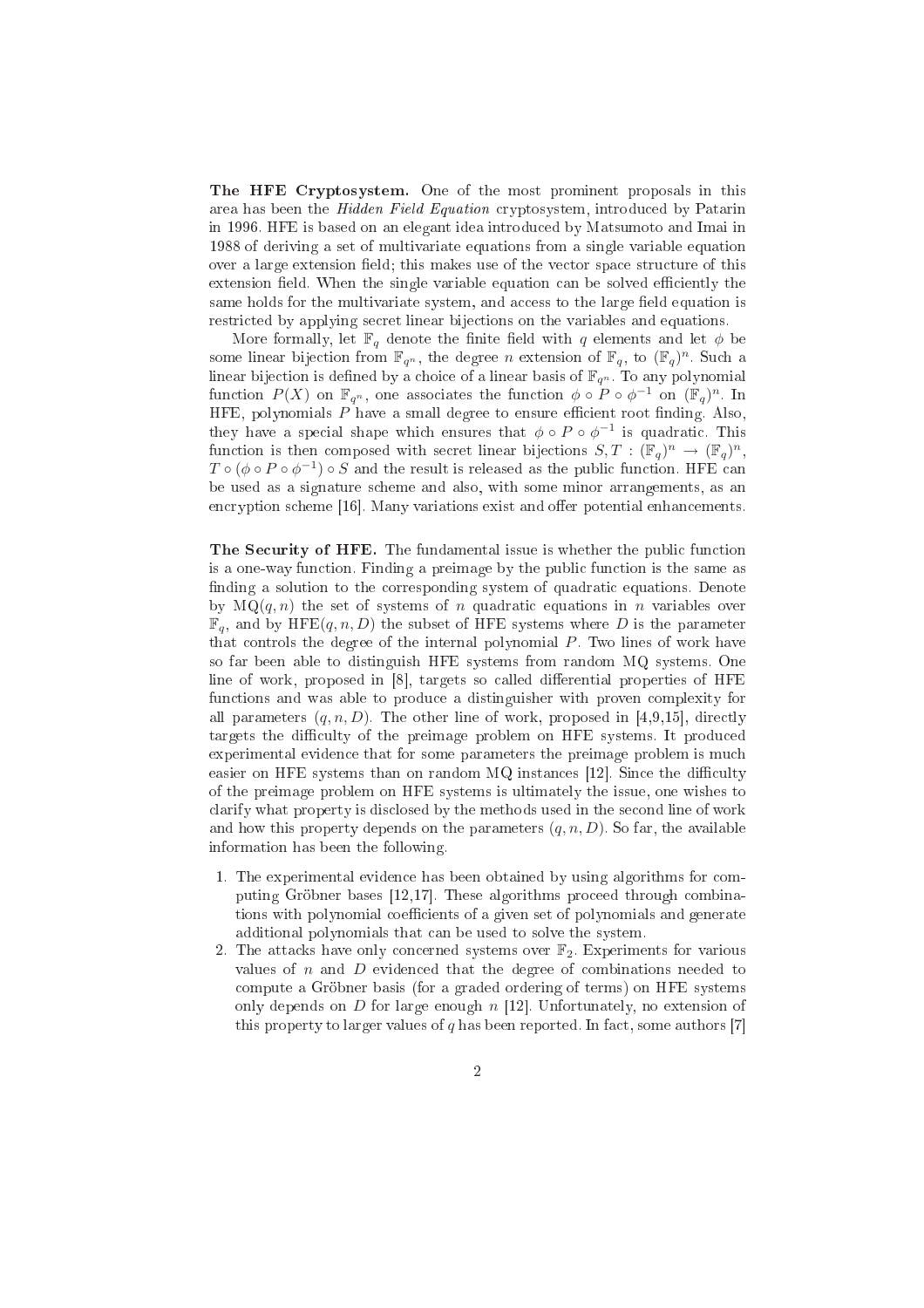argued that the size of the field should have a strong negative impact the computation and observed it on experiments using the Magma package [18].

3. On the theoretical side, a qualitative account was given in  $[9]$  on how the combinations performed on the public polynomials correspond to related operations on the internal polynomial. Although this learly initiated a way of investigating HFE systems, it has not been followed with the omputation of theoretical complexity bounds. Nevertheless, the authors in [15] showed that when  $q = 2$ , complexity bounds can be heuristically derived from results on overdetermined MQ systems.

We note that quantitative information has only been obtained from experiments and on systems over  $\mathbb{F}_2$ . The theoretical connections have not permitted to derive quantitative information beyond practical reach. Notably, how the phenomenon that is observed experimentally varies as  $q$  increases has remained unknown. The gain of potential enhan
ements also has, in
identally, remained un
lear.

Our ontribution. Re
ent studies on the omplexity of Gröbner basis algorithms focus on the notion of degree of regularity of a system of polynomials  $[2,1]$ . Roughly speaking, the degree of regularity is the smallest degree at whi
h a nontrivial degree fall among algebraic combinations of the input polynomials occurs. The degree of regularity of HFE systems over  $\mathbb{F}_2$  was experimentally found within some parameter range in [9] and asymptotically upper bounded in [15] using the results of  $[2,1]$ . In this paper, we give a way to compute a numerical bound on the degree of regularity of HFE systems over any field and for any parameters. This is achieved by using previous ideas and methods present in  $[9,15,1,6]$  in ombination with an apparently unnoti
ed additional property of HFE systems which is increasingly significant as the size of the ground field grows.

**Organization of the paper.** In Section 2, we define the degree of regularity of a system of polynomials and relate this notion to the omputation of a Gröbner basis. In Se
tion 3, we dene HFE systems in greater detail and set a few notations. In Se
tion 4, we map the problem of omputing the degree of regularity to some other multivariate ring where the algebraic structure of HFE systems is apparent. This is only a more precise statement of a property used in  $[9,15]$  and our upper bound derives from the same observation that the degree of regularity is upper bounded by the degree of regularity of any subsystem. In Section 5, we show how to compute the degrees of regularity of these subsystems by using classical methods such as used in  $[1,6]$  but with the specific properties of the polynomials at hand. We dedu
e numeri
al bounds for many parameters. In Section 6, we derive estimates on the complexity of algebraic attacks on HFE.

# 2 Algebraic Properties of a System of Polynomials

We first give an informal presentation of the notions that will be used in the sequel and then give precise definitions and statements for our particular setting.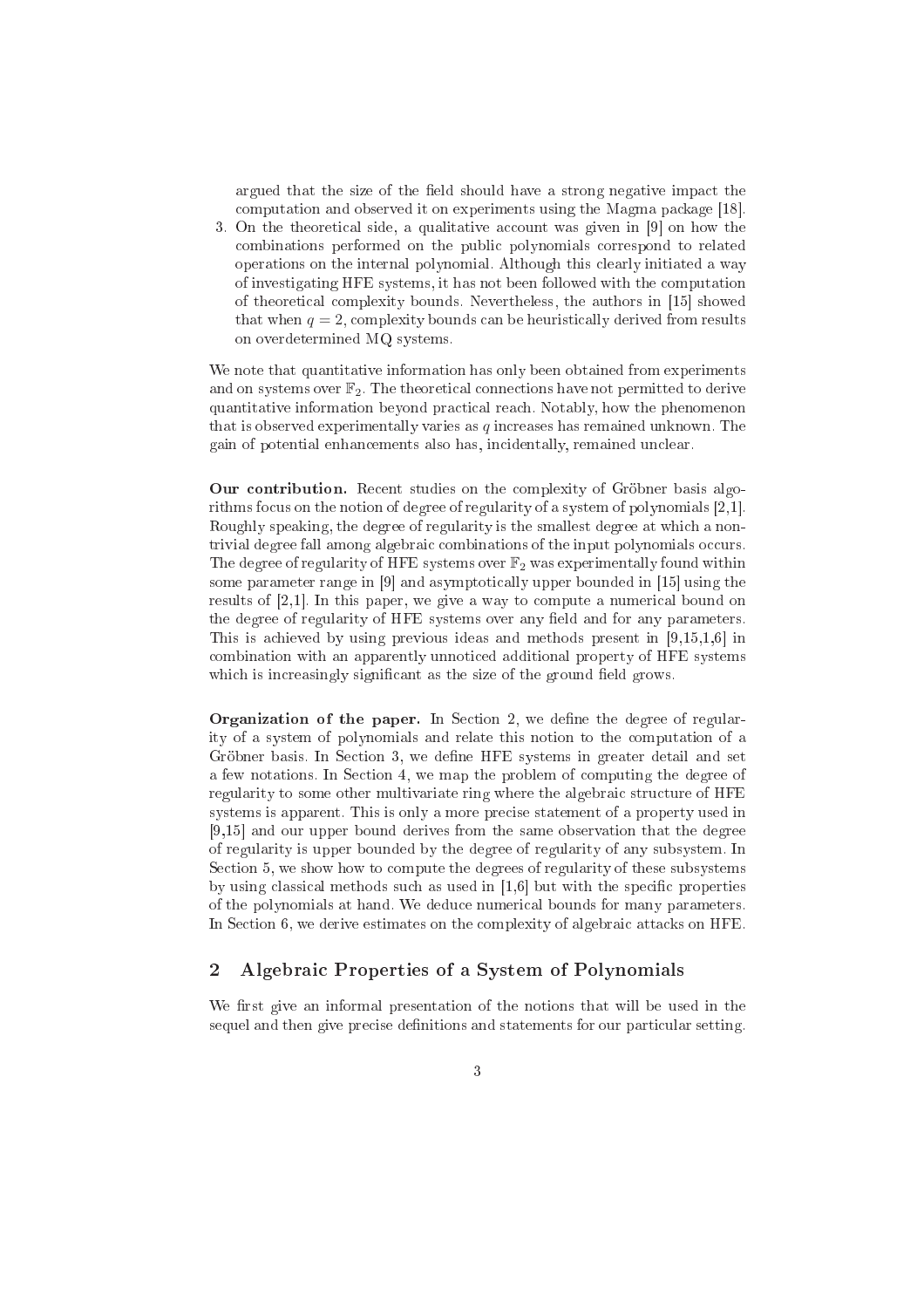#### 2.1 Solving a System of Multivariate Equations

Suppose we face the problem of finding the common roots of a system of polynomials  $p_1, \ldots, p_k$  in a multivariate ring R over a field. Would this system be in few enough variables to be tried by hand, one would probably try to combine the given polynomials to derive "simpler" ones, that is, that make it easier to discover the space of solutions. For instance, one may try to obtain a polynomial in fewer variables, or with a smaller total degree. In any case, combining the given polynomials always omes down to onsider polynomials of the shape  $m_1p_1 + \cdots + m_kp_k$  for some polynomial multiples  $m_1, \ldots, m_k$ . Hence, these polynomials are linear combinations of  $p_1, \ldots, p_k$  with coefficients in R. And the goal is then to find such a linear combination within some target subspace of  $R$ .

To do this me
hani
ally, one may onsider two main strategies. Either one chooses a priori search spaces for the  $m_i$  (for instance, polynomials with degree under some bound) and one performs linear algebra on their coefficients. (This is the basic idea of  $XL$  algorithms  $[5,19]$ .) Or one defines a priority list among terms to be eliminated (
alled an ordering) and one performs systemati leading term reductions on polynomials  $p_1, \ldots, p_k$  and the new polynomials that are generated by this pro
ess, until it an be predi
ted that any further ombination will reduce to zero. (This is the basic idea of Gröbner bases algorithms  $[3,14,10,11]$ .) These two strategies are not as different as it could seem. Indeed, to reduce the head terms of polynomials  $p_1, \ldots, p_k$  the ones by the others, one determines the respective sets of multipliers  $\{m_1\},\ldots,\{m_k\}$  that are needed to do so. Then it remains to perform linear algebra on the resulting combinations and iterate with polynomials with new head terms that may be found in this process. Both strategies therefore have a lear interse
tion although Gröbner bases algorithms are natively more careful with the number of combinations to be dealt with.

In any case, it is convenient to arrange the available combinations with respect to their total degree. For any integer  $d > 1$ , let  $V_d$  denote the set of combinations of degree d multiples of  $p_1, \ldots, p_k$ . It is a linear subspace of all polynomials of degree at most  $d$ . This paper focuses on an intrinsic parameter of polynomials, whi
h we all degree of regularity. This parameter was introdu
ed in [2,1]. It is commonly considered as the main complexity parameter for the following intuitive reasons. Let  $A$  be an algorithm that computes such combinations, and indexing its execution steps by  $t$ , one may consider the subspace  $V_d[A(t)]$  of combinations of degree d multiples that are computed through A up to t. Obviously,  $V_d[\mathcal{A}(t)] \subseteq V_d \subseteq R_{\leq d}$ . Now, choose a target subspace  $W_d \subseteq R_{\leq d}$ . There exists an element of  $W_d$  among combinations in degree  $d$  when the intersection of  $V_d$  and  $W_d$  is not zero and such a combination is found by the algorithm A before step t if  $V_d[A(t)] \cap W_d \neq \{0\}$ . When the polynomials  $p_1, \ldots, p_k$  are not too specific, the intersection of  $V_d$  and  $W_d$  is expected to be non-zero only when the sum of their respective dimensions exceeds the dimension of  $R_{\le d}$  itself. In this case, any algorithm  $\mathcal A$  can just consider combinations in degree d to find a non-zero element of  $W_d$ . It is assured to find one at step t if  $V_d[A(t)] = V_d$ . On the other hand, should the intersection of  $V_d$  and  $W_d$  be non-zero at a significantly lower degree than expected for a random subspace  $V_d$  would suggest that the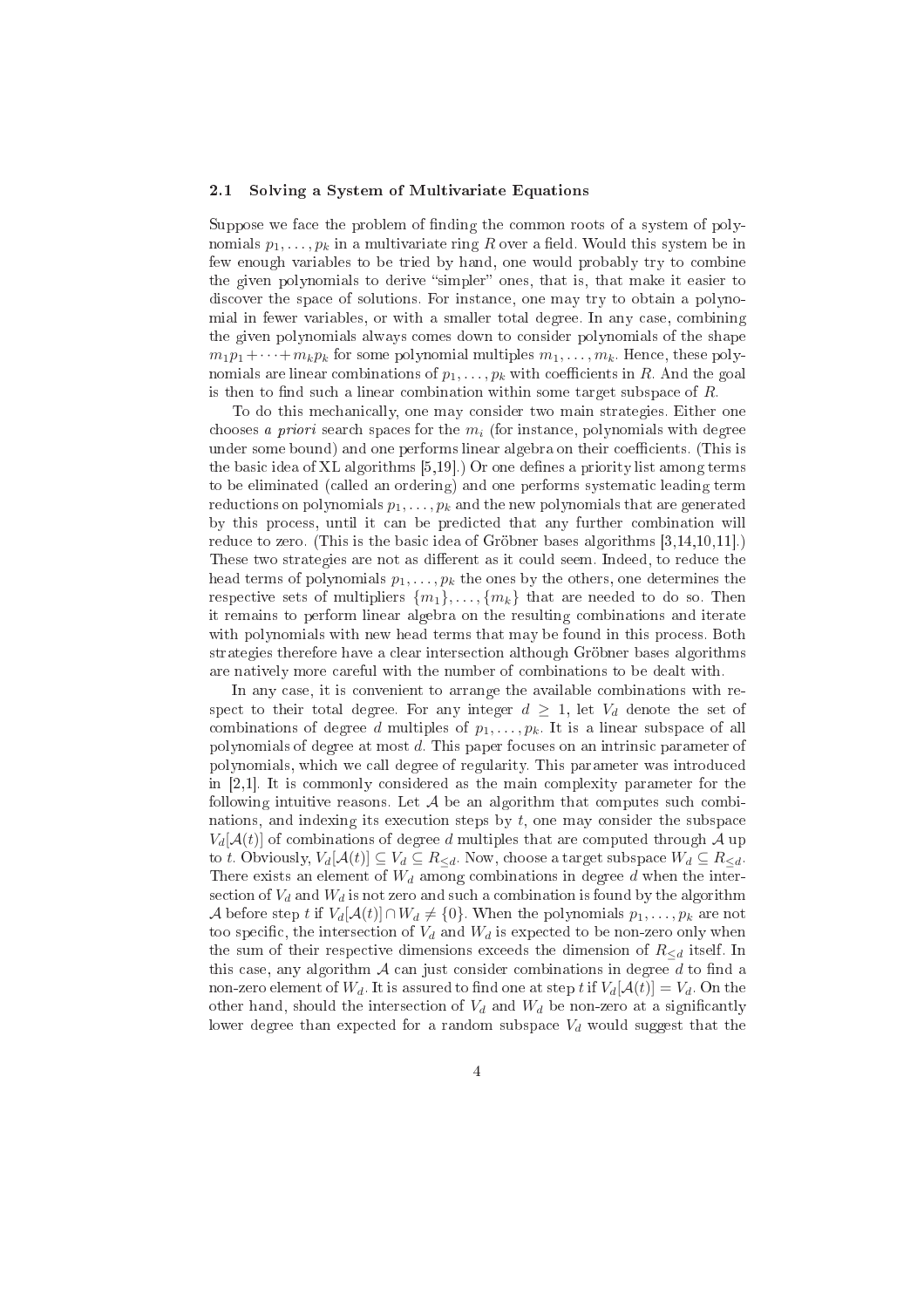polynomials  $p_1, \ldots, p_k$  are not random. Interesting choices of a target subspace  $W_d$  are polynomials of low degree. For instance, one may consider whether there exists a non-zero polynomial of degree strictly lower than  $d$  among combinations in degree d. Such a combination is called a degree fall and the smallest degree at which such a degree fall occurs is essentially the degree of regularity. A precise definition will be given in the sequel. An algorithm  $A$  finds the degree of regularity when at some step  $t$  its subspace of combinations in degree  $d$  contains a degree fall. At this point, it is worth noting that when using a Gröbner basis algorithm it is best to use an ordering that refines the degree. Indeed in this case new head terms are confined among the smallest degree monomials.

The degree of regularity permits to distinguish a system of polynomials from random. Furthermore, any degree fall an give a new whole set of multiples in degree  $d$  or even below, which can be further combined with the existing combinations. Moreover, the dimension of  $V_d^{\mathcal{A}}$  usually takes large steps as one increments d and then, many degree falls appear at once. These degree falls in turn help the appearan
e of new degree falls in lower degrees. Either these degree falls are low enough to solve the system (e.g. linear polynomials) or one pushes the omputation until obtaining a omplete Gröbner basis.

#### 2.2 Systems with Field Equations over a Finite Field

In the setting of cryptographic schemes, the coefficient field is a finite field  $\mathbb{F}_q$ (with  $q$  elements) and the solutions are searched with coordinates in this finite field. Let  $x_1, \ldots, x_n$  denote the variables of R. Then one actually searches for the solutions of the system  $\{p_1 = 0, \ldots, p_k = 0\}$  with the additional equations  ${x_1^q - x_1 = 0, \ldots, x_n^q - x_n = 0}$ . Equivalently, since the  $x_i$  describe values in  $\mathbb{F}_q$ , all monomials in R can be reduced according to the rules  $x_i^q = x_i$ ,  $i = 1, ..., n$ . Then, all combinations of the polynomials  $p_1, \ldots, p_k$  can be considered in the reduced ring  $R_q = \mathbb{F}_q[x_1, \ldots, x_n] / \{x_1^q - x_1, \ldots, x_n^q - x_n\}.$ 

While in the sequel we compute the degree of regularity of underdetermined systems  $(k \leq n)$  in a reduced ring, it serves in upperbounding the degree of regularity of a public HFE system with exactly  $n$  polynomials. In this case, the expected number  $N$  of solutions is hardly more than one and it can be shown that any Gröbner basis for any ordering that refines the degree contains at least  $n - N$  linearly independent degree-1 polynomials (*cf* full version). Hence, our setting makes it particularly easy to derive the solutions from a Gröbner basis.

Since in the sequel we only encounter systems of quadratic polynomials, for convenience sake we specialize the following definitions to this case. Let  $p_1, \ldots, p_k$ be a system of quadratic polynomials in  $R_q$ . For any integer  $d \geq 2$ , consider the subspace of combinations  $m_1p_1 + \cdots + m_kp_k$  where the  $m_i$  have degree at most  $d-2$  in  $R_q$ . By definition, it is the image space of the map

$$
\sigma_d(p_1,\ldots,p_k) : (m_1,\ldots,m_k) \in ((R_q)_{\leq d-2})^k \longmapsto m_1p_1 + \cdots + m_kp_k.
$$

An important observation is that the kernel of  $\sigma_d(p_1, \ldots, p_k)$  always contains predictible non-zero tuples called *trivial syzygies*. Examples of trivial syzygies are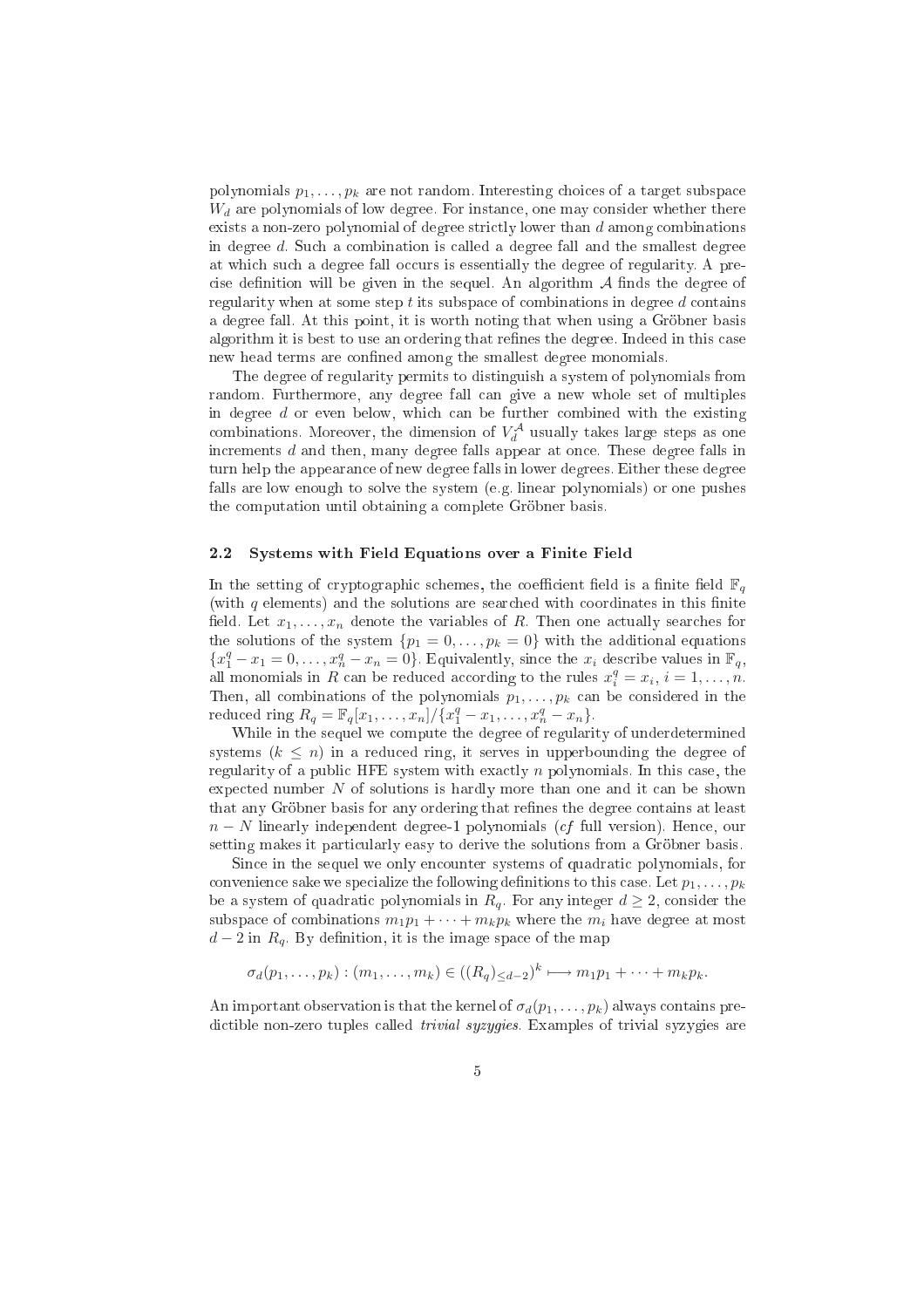the combinations over  $R_q$  of the k-tuples with  $m_i = p_j$ ,  $m_j = -p_i$  for some i, j and 0 otherwise. A formal definition of **trivial syzygies** is the following. For indeterminates  $y_1, \ldots, y_k$ , let  $T_q(y_1, \ldots, y_k)$  denote the set of k-tuples  $(m_1, \ldots, m_k)$ over  $R_q[y_1, \ldots, y_k]/\{y_1^q - y_1, \ldots, y_k^q - y_k\}$  such that  $m_1y_1 + \cdots + m_ky_k = 0$ . For any polynomials  $p_1, \ldots, p_k$  over  $R_q$ , we call trivial syzygies of  $p_1, \ldots, p_k$  the evaluations of the k-tuples in  $T_q(y_1, \ldots, y_k)$  at  $(p_1, \ldots, p_k)$ .

When searching for degree falls, we are only interested in the subspace  $V_d$ spanned by the highest degree homogeneous part of the image of  $\sigma_d(p_1, \ldots, p_k)$ . This subspace is spanned by the degree d homogeneous parts of the combinations  $m_1p_1 + \cdots + m_kp_k$  where  $m_1, \ldots, m_k$  are homogeneous polynomials of degree d−2. We define a **degree fall** in degree d of  $p_1, \ldots, p_k$  as a k-tuple  $(m_1, \ldots, m_k)$ of degree  $d-2$  homogeneous polynomials such that the degree d homogeneous part of  $m_1p_1 + \cdots + m_kp_k$  is zero. The degree  $d-2$  homogeneous parts of the trivial syzygies of  $p_1, \ldots, p_k$  in degree  $d-2$  are trivially degree falls and we call them trivial degree falls. We call the **degree of regularity** of  $p_1, \ldots, p_k$  the smallest d such that a non trivial degree fall of  $p_1, \ldots, p_k$  exists in degree d.

# 3 Definition of HFE Systems

The onstru
tion of HFE systems is based on the linear isomorphism between  $(\mathbb{F}_q)^n$  and  $\mathbb{F}_{q^n}$  over  $\mathbb{F}_q$ . Recall that  $\mathbb{F}_{q^n}$  is a degree n polynomial extension over  $\mathbb{F}_q$  and as a consequence is an *n* dimensional vector space over  $\mathbb{F}_q$ . Any choice of a basis of  $\mathbb{F}_{q^n}$  defines a linear bijection S from  $(\mathbb{F}_q)^n$  to  $\mathbb{F}_{q^n}$ , and extends to a linear bijection  $\psi_S$  from functions on  $\mathbb{F}_{q^n}$  to functions on  $(\mathbb{F}_q)^n$  by:

$$
\psi_S: P \mapsto S^{-1} \circ P \circ S
$$

Recall that functions on  $(\mathbb{F}_q)^n$  are uniquely represented by *n*-tuples of polynomials in  $R_q = \mathbb{F}_q[x_1,\ldots,x_n]/\tilde{x}_1^q - x_1,\ldots,x_n^q - x_n$  and that functions on  $\mathbb{F}_{q^n}$  are uniquely represented by polynomials in  $\mathbb{F}_{q^n}[X]/\{X^{q^n}-X\}$ . This gives an expression of  $\psi_S$  on polynomials:  $\psi_S : \mathbb{F}_{q^n}[X]/\{X^{q^n} - X\} \longrightarrow (R_q)^n$ . Also recall that raising to a power of q is linear over  $\mathbb{F}_q$  and that the n distinct q-powerings on  $\mathbb{F}_{q^n}$  are called the **Frobenius maps**. More generally, for any power function  $X^a$  in  $\mathbb{F}_{q^n}[X]/\{X^{q^n}-X\}$ , we call q-degree of  $X^a$  the sum  $a_0 + \cdots + a_{n-1}$ , where  $(a_0, a_1, \ldots, a_{n-1})$  is the decomposition of a in base q. In particular, constants have  $q$ -degree 0 and Frobenius maps have  $q$ -degree 1. Since any function in  $\mathbb{F}_{q^n}[X]/\{\overline{X^{q^n}-X\}}$  is a linear combination of power functions, we define qdegree as the maximal q-degree of its terms. The following proposition ensures that  $\psi_S$  maps q-degree in  $\mathbb{F}_{q^n}[X]/\{X^{q^n}-X\}$  to degree in  $(R_q)^n$ .

**Proposition 1.** Let S be an arbitrary linear bijection from  $(\mathbb{F}_q)^n$  to  $\mathbb{F}_{q^n}$ . For any integer  $d \geq 0$ ,  $\psi_S$  defines a bijection from polynomials in  $\mathbb{F}_{q^n}[X]/\{X^{q^n}-X\}$ with q-degree d to n-tuples over  $R_q$  with degree d.

Please refer to the full version for a proof. We are now ready to define HFE systems. Recall from the introduction that an HFE public key is the data of the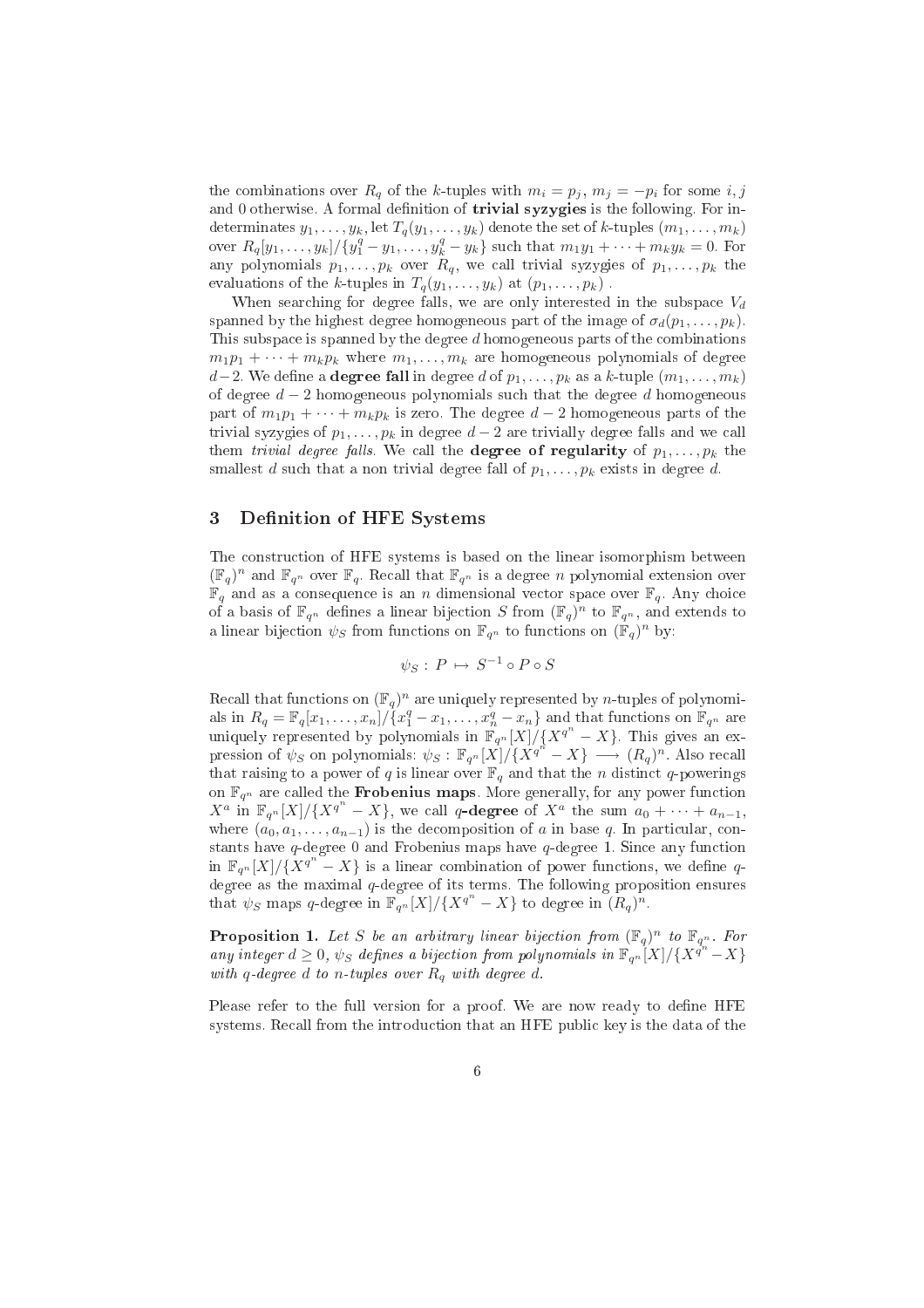n coordinate polynomials of a composition  $T \circ P \circ S$  where S is a linear bijection from  $(\mathbb{F}_q)^n$  to  $\mathbb{F}_{q^n}$ , T is a linear bijection from  $\mathbb{F}_{q^n}$  to  $(\mathbb{F}_q)^n$  and P is a function on  $\mathbb{F}_{q^n}$  which as a polynomial in  $\mathbb{F}_{q^n}[X]/\{X^{q^n}-X\}$  has the shape

$$
P(X) = \sum_{i,j \le D} p_{ij} X^{q^i + q^j} + \sum_{k \le D} \lambda_k X^{q^k} + c
$$

where  $D$  is a parameter of the scheme. For any linear bijection  $S$ , we call **HFE** systems the systems in  $(R_q)^n$  which are the images by  $\psi_S$  of the polynomials  $P(X)$  of the above shape. We see from the above proposition that HFE systems are quadratic and that their only particularity in this class is to correspond to a polynomial  $P(X)$  of degree upper bounded by  $2q^D$ . Since  $T$  is a linear bijection, an HFE public key has all the algebraic properties of an HFE system.

#### $\overline{4}$ 4 Combinations of HFE Polynomials

In this section, we map combinations of HFE systems to related operations on the defining polynomial in  $\mathbb{F}_{q^n}[X]/(X^{q^n}-X)$ . This mapping was outlined in [9] and is made precise here. Incidentally, it is independent of the particular shape of HFE defining polynomials and hence is valid for any cryptosystem following a similar construction. To lighten the notation, we now denote  $\mathcal{R}_{q^n} = \mathbb{F}_{q^n}[X]/(X^{q^n} - X)$ . This section is a chain of technical points which are necessary to make the mapping complete. For a quick reading, one may jump directly to subsection 4.4.

#### 4.1 From Combinations in  $R_q$  to Combinations in  $\mathcal{R}_{q^n}$

Let P be any polynomial in  $\mathcal{R}_{q^n}$  and  $(p_1, \ldots, p_n) = \psi_S(P)$ . We have defined combinations of  $p_1, \ldots, p_n$  as linear combinations of  $p_1, \ldots, p_n$  with coefficients in  $R_q$ . Hence, *n*-tuples of linear combinations over  $R_q$  are products by  $n \times n$ matrices over  $R_q$ . Proposition 1 implies that  $\psi_S^{-1}$  is a linear bijection from linear maps on  $(\mathbb{F}_q)^n$  to linear combinations over  $\mathbb{F}_{q^n}$  of the Frobenius maps. We extend this result when coefficients are in  $R_q$  and  $\mathcal{R}_{q^n}$  instead of  $\mathbb{F}_q$  and  $\mathbb{F}_{q^n}$ .

**Proposition 2.** Let S be an arbitrary linear bijection from  $(\mathbb{F}_q)^n$  to  $\mathbb{F}_{q^n}$ . There exists an  $\mathbb{F}_q$ -linear bijection  $\psi_S^*$  from  $(\mathcal{R}_{q^n})^n$  to  $n \times n$  matrices over  $R_q$ , such that for any  $M_0, \ldots, M_{n-1}$  and P in  $\mathcal{R}_{q^n}$ ,

$$
\psi_S^*(M_0, \dots, M_{n-1})\psi_S(P) = \psi_S(M_0P^{q^0} + \dots + M_{n-1}P^{q^{n-1}}).
$$
 (1)

*Proof.* We simply construct  $\psi_S^*$  by hand by considering the above identity over the set of constant functions  $P = a$  with a in  $\mathbb{F}_{q^n}$ . Since  $\psi_S$  is linear we only need to consider  $P = a$  for a over a basis of  $\mathbb{F}_{q^n}$ . For any  $i = 1, \ldots, n$ , let  $e_i \in \mathbb{F}_{q^n}$  denote the image by  $S$  of the  $i$ -th canonical vector of  $(\mathbb{F}_q)^n$ . For any  $M_0,\ldots,\dot{M}_{n-1},$  $\psi_S^*(M_0,\ldots,M_{n-1})\psi_S(e_i)$  is the *i*-th column of  $\psi_S^*(M_0,\ldots,M_{n-1})$  and must  $S(M_0,\ldots,M_{n-1})\psi S(\epsilon_i)$  is the *t*-th column of  $\psi_S$ be set to  $\psi_S(\sum_{k=0}^{n-1} M_k(e_i)^{q^k})$ .  $\psi_S^*$  is linear by the linearity of  $\psi_S$ . Consider  $(M_0, \ldots, M_{n-1})$  whose image by  $\psi_S^*$  is zero. Then,  $\psi_S$  being a linear bijection, for any  $i = 1, ..., n$ , we have  $\sum_{k=0}^{n-1} (e_i)^{q^k} M_k = 0$ . The only solution to this invertible system is  $M_0 = \cdots = M_{n-1} = 0$ , which proves that  $\psi_S^*$  is injective. Surjectivity follows  $\psi_S^*$  mapping subspaces of identical dimension over  $\mathbb{F}_q$ .  $\Box$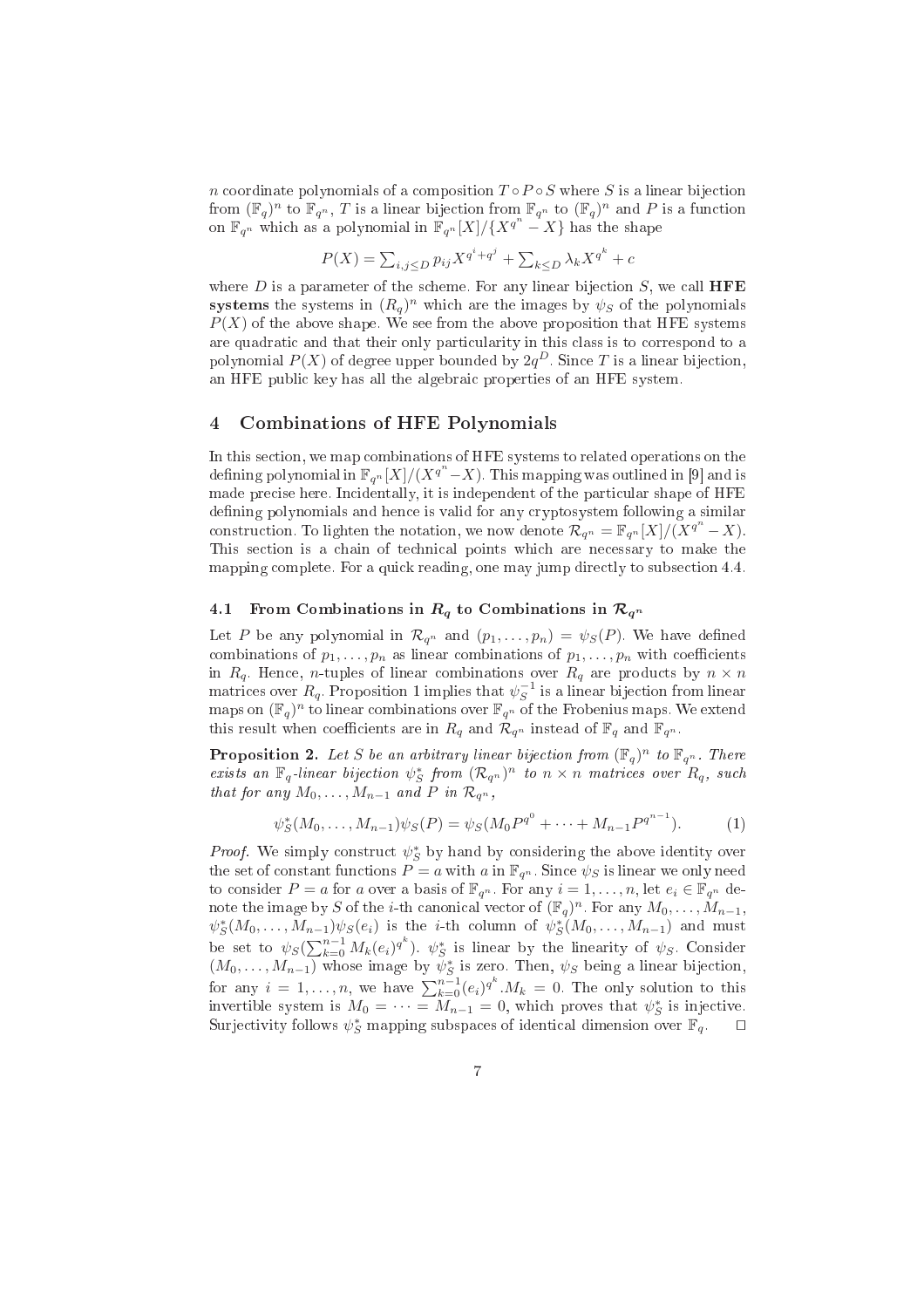Equation (1) over the constants  $e_i$  also shows that the q-degree of  $(M_0, \ldots, M_{n-1})$  equals the degree of  $\psi_S^*(M_0, \ldots, M_{n-1})$ . In particular, for any P of q-degree 2 and  $d \geq 2$ , we define

$$
U_{\leq d}(P) = \left\{ M_0 P^{q^0} + \dots + M_{n-1} P^{q^{n-1}} \mid q \text{-deg}(M_i) \leq d-2, \, i = 0, \dots, n-1 \right\}
$$

and on the other hand, for  $(p_1, \ldots, p_n) = \psi_S(P)$ ,

$$
V_{\leq d}(p_1,\ldots,p_n) = \{m_1p_1 + \cdots + m_np_n \mid \deg(m_i) \leq d-2, i = 1,\ldots,n\}.
$$

Property 1. For any  $d \geq 2$ ,  $\psi_S$  is a bijection from  $U_{\leq d}(P)$  to  $(V_{\leq d}(p_1, \ldots, p_n))^n$ .

*Proof.*  $\psi_{S}^{*}$  transforms *n*-tuples of *q*-degree  $\leq d-2$  to  $n \times n$  matrices of degree  $\leq d-2$ . Both spans have the same dimension over  $\mathbb{F}_q$  by Proposition 1, hence  $\psi_S^*$  is a bijection from the one to the other. Finally, the property holds by the identity satisfied by  $\psi_S^*$  and evaluated at the particular P.

Since the dimension of  $(V_{\leq d})^n$  is n times the dimension of  $V_{\leq d}$  and the dimension of  $U_{\leq d}$  over  $\mathbb{F}_q$  is *n* times its dimension over  $\mathbb{F}_{q^n}$ , the property implies

$$
\dim_{\mathbb{F}_q} (V_{\leq d}(p_1,\ldots,p_n)) = \dim_{\mathbb{F}_{q^n}} (U_{\leq d}(P)).
$$

# 4.2 From Degree Falls in  $R_q$  to q-Degree Falls in  $\mathcal{R}_{q^m}$

When considering degree falls, one is really interested in the subspace spanned by the highest degree homogeneous part of a bounded degree ombination spa
e. For any quadratic polynomials  $p_1, \ldots, p_n$  in  $R_q$  and any integer  $d \geq 2$ , let  $V_d^h(p_1,\ldots,p_n)$  denote the subspace generated by the degree  $d$  homogeneous parts of polynomials in  $V_{\leq d}(p_1,\ldots,p_n)$ . Similarly, for any polynomial P of q-degree 2 in  $\mathcal{R}_{q^n}$  and any integer  $d \geq 2$ , let  $U_d^h(P)$  denote the subspace of q-degree d homogeneous parts of polynomials in  $U_{\leq d}(P)$ . Quite expectably, we have:

Property 2. Let P in  $\mathcal{R}_{q^n}$  and  $(p_1, \ldots, p_n) = \psi_S(P)$ . Then, for any  $d \geq 2$ , there exists an  $\mathbb{F}_q$ -linear bijection from  $U_d^h(P)$  to  $(V_d^h(p_1,\ldots,p_n))^n$ .

*Proof.* The highest degree homogeneous part of a polynomial  $p$  in  $R_q$  with degree  $d \geq 2$  is its class mod  $(R_q)_{\leq d-1}$ . Hence,  $V_d^h(p_1, \ldots, p_n)$  is  $V_{\leq d}(p_1, \ldots, p_n)$  mod  $(R_q)_{\leq d-1}$ . Similarly  $U_d^h(P)$  is  $U_{\leq d}(P) \bmod (R_{q^n})_{\leq d-1}$ . Let  $Q$  and  $Q'$  be arbitrary polynomials in  $\mathcal{R}_{q^n}$  such that  $Q = Q' \mod (\mathcal{R}_{q^n})_{\leq d-1}$ . Then,  $Q - Q'$  has q-degree at most  $d-1$ . Since  $\psi_S$  preserves the degree,  $\psi_S(Q-Q')$  has degree at most d−1. Hence, since  $\psi_S$  is linear,  $\psi_S(Q) = \psi_S(Q') \mod ((R_q)_{\leq d-1})^n$ . Therefore,  $\psi_S$ induces an  $\mathbb{F}_q$ -linear map from  $\mathcal{R}_{q^n}$  mod  $(\mathcal{R}_{q^n})_{\leq d-1}$  to  $(\widetilde{R_q})^n$  mod  $((R_q)_{\leq d-1})^n$ .<br>Since  $\psi_S$  is a bijection from  $U_{\leq d}(P)$  to  $(V_{\leq d}(p_1, \ldots, p_n))^n$ , the induced map is a bijection from  $U_d^h(P)$  to  $(V_d^h(p_1,\ldots,p_n))^{\overline{n}}$ .

Let  $R_q^h$  denote the set of homogeneous polynomials of  $R_q$ . For any polynomial  $p$ in  $R_q$  and any integer  $d \geq 0$ , let  $[p]_d$  denote the degree d homogeneous part of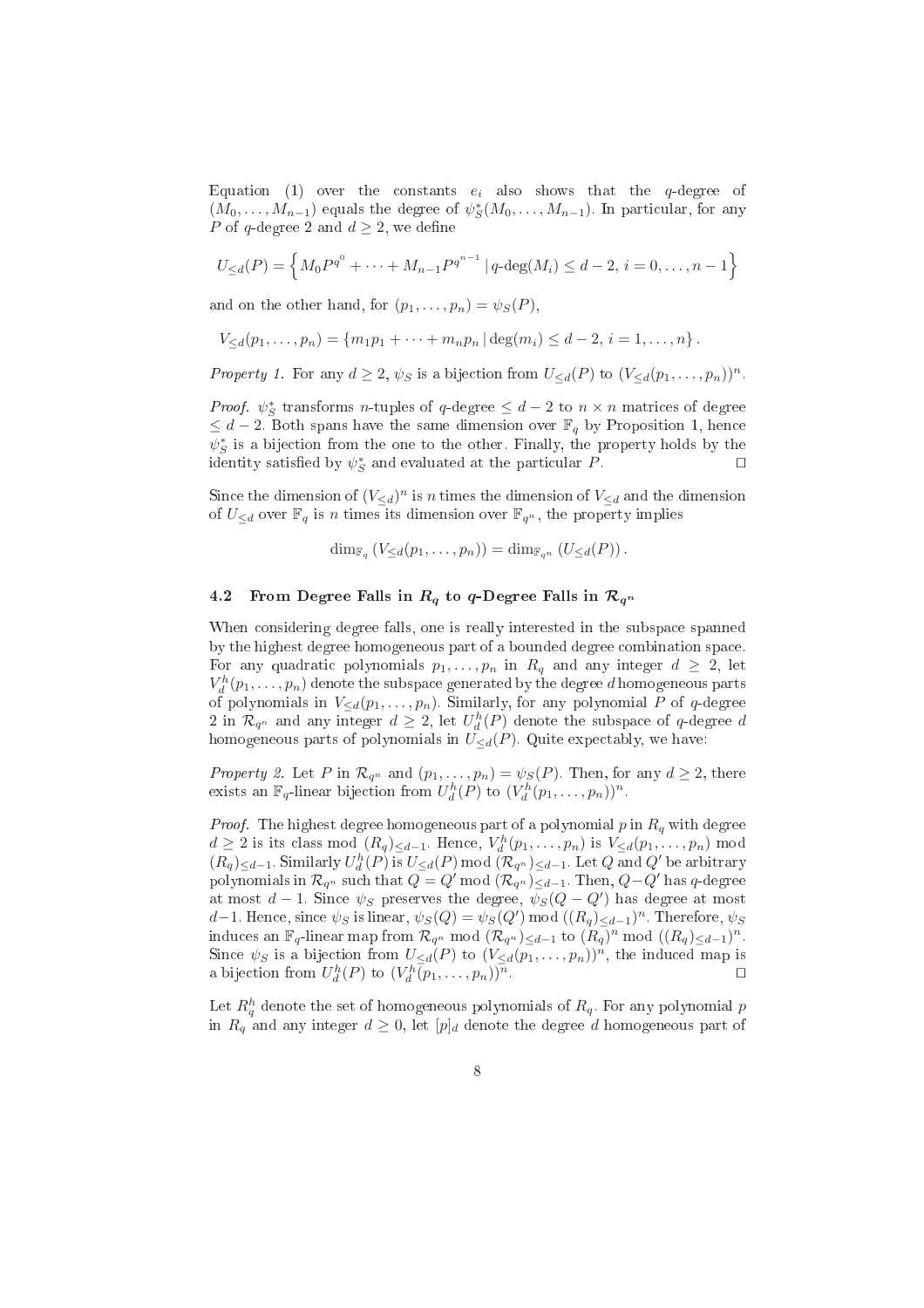p. For any system  $p_1, \ldots, p_n$  of quadratic polynomials in  $R_q$  and any  $d \geq 2$ , the degree falls of  $p_1, \ldots, p_n$  in degree d are the kernel of the map

$$
\sigma_d^h(p_1,\ldots,p_n) : (m_1,\ldots,m_n) \in ((R_q^h)_{d-2})^n \longmapsto [m_1p_1+\cdots+m_np_n]_d.
$$

With completely transposed notations, for any P of q-degree 2 in  $\mathcal{R}_{q^n}$  and any  $d \geq 2$ , we define the q-degree falls of P in degree d as the kernel of the map

$$
\Sigma_d^h(P) : (M_0, \dots, M_{n-1}) \in ((\mathcal{R}_{q^n}^h)_{d-2})^n \mapsto [M_0P + M_1P^q + \dots + M_{n-1}P^{q^{n-1}}]_d
$$

The image spaces  $\sigma_d^h(p_1,\ldots,p_n)$  and  $\Sigma_d^h(P)$  respectively are  $V_d^h(p_1,\ldots,p_n)$  and  $U_d^h(P)$ . Property 2 ensures that when  $(p_1, \ldots, p_n) = \psi_S(P)$  the image spaces of  $(\sigma_d^h(p_1,\ldots,p_n))^n$  and  $\Sigma_d^h(P)$  have the same cardinality. Besides, Proposition 1 ensures that the same holds for their input spa
es. Therefore, the kernels of  $(\sigma_d^h(p_1,\ldots,p_n))^n$  and  $\Sigma_d^h(P)$  have the same cardinality. Finally,

 $\dim_{\mathbb{F}_q}(\ker \sigma_d^h(p_1,\ldots,p_n)) = \dim_{\mathbb{F}_{q^n}}(\ker \Sigma_d^h(P)).$  (2)

# 4.3 Trivial Syzygies and Trivial Degree Falls

Trivial syzygies of  $p_1, \ldots, p_n$  are *n*-tuples over  $R_q$  such that  $m_1p_1 + \cdots + m_np_n = 0$ even when  $p_1, \ldots, p_n$  are indeterminates. They are precisely defined the following way. Let  $\bar{R}_q$  denote the extension of  $R_q$  with additional variables  $y_1, \ldots, y_n$ ,  $\bar{R}_q = R_q[y_1, \ldots, y_n] / \{y_1^q - y_1, \ldots, y_n^q - y_n\}$ . Let  $T_q(y_1, \ldots, y_n)$  denote the set of *n*-tuples  $(m_1, \ldots, m_n)$  over  $\bar{R}_q$  such that  $m_1y_1 + \cdots + m_ny_n = 0$ . For any polynomials  $p_1, \ldots, p_n$  in  $R_q$ , we define its trivial syzygies as the evaluations of the *n*-tuples in  $T_q(y_1, \ldots, y_n)$  at  $(p_1, \ldots, p_n)$ . As a shorthand, let  $T_q(p_1, \ldots, p_n)$ denote the set of trivial syzygies of  $p_1, \ldots, p_n$ .

Elements of  $\bar{R}_q$  are polynomials in both  $x_1, \ldots, x_n$  and  $y_1, \ldots, y_n$ . For any monomial in  $\bar{R}_q$ , let  $d_x, d_y$  denote its degrees in  $x_1, \ldots, x_n$  and in  $y_1, \ldots, y_n$ respectively. Since variables  $y_1, \ldots, y_n$  are intended to be specialized at quadratic polynomials  $p_1, \ldots, p_n$  in  $R_q,$  we define the (1,2)-degree of a monomial in  $\bar{R}_q$ as  $d_x + 2d_y$ , and the (1,2)-degree of a polynomial in  $\bar{R}_q$  as the maximum of the  $(1, 2)$ -degree of its monomials. Hence, any element of  $T_q(y_1, \ldots, y_n)$  with  $(1, 2)$ degree d yields an element of  $T_q(p_1,\ldots,p_n)$  with degree  $\leq d$ . We call trivial syzygies of  $p_1, \ldots, p_n$  with designed degree d the elements of  $T_q(p_1, \ldots, p_n)$  whose corresponding element of  $T_q(y_1, \ldots, y_n)$  has  $(1, 2)$ -degree d. The trivial syzygies with designed degree  $\leq d$  are denoted by  $T_q(p_1,\ldots,p_n)_{\leq d}$ . On the other hand, one may analogously consider the extension of  $\mathcal{R}_{q^n}$  with additional variable Y,  $\bar{\mathcal{R}}_{q^n} = \mathcal{R}_{q^n}[Y]/(Y^{q^n}-Y)$ , and define  $\mathcal{T}_{q^n}(Y)$  as the *n*-tuples  $(M_0,\ldots,M_{n-1})$ over  $\overline{\mathcal{R}}_{q^n}$  such that  $M_0 Y + M_1 Y^q + \cdots + M_{n-1} Y^{q^{n-1}} = 0$ . For any P in  $\mathcal{R}_{q^n}$ , let  $\mathcal{T}_{q^n}(P)$  denote the evaluations of the *n*-tuples in  $\mathcal{T}_{q^n}(Y)$  at *P*. Finally, for any P of q-degree 2 and any  $d \geq 0$ , we let  $\mathcal{T}_{q^n}(P)_{\leq d}$  denote the elements whose corresponding elements in  $\mathcal{T}_{q^n}(Y)$  have  $(1, 2)$ -q-degree d. By a series of simple extensions of the previous results, we can show  $(cf$  full version)

Property 3. Let P in  $\mathcal{R}_{q^n}$  of q-degree 2 and  $(p_1, \ldots, p_n) = \psi_S(P)$ . For any  $d \geq 0$ ,  $\dim_{\mathbb{F}_q}(T_q(p_1,\ldots,p_n)_{\preceq d}) = \dim_{\mathbb{F}_{q^n}}(\mathcal{T}_{q^n}(P)_{\preceq d}).$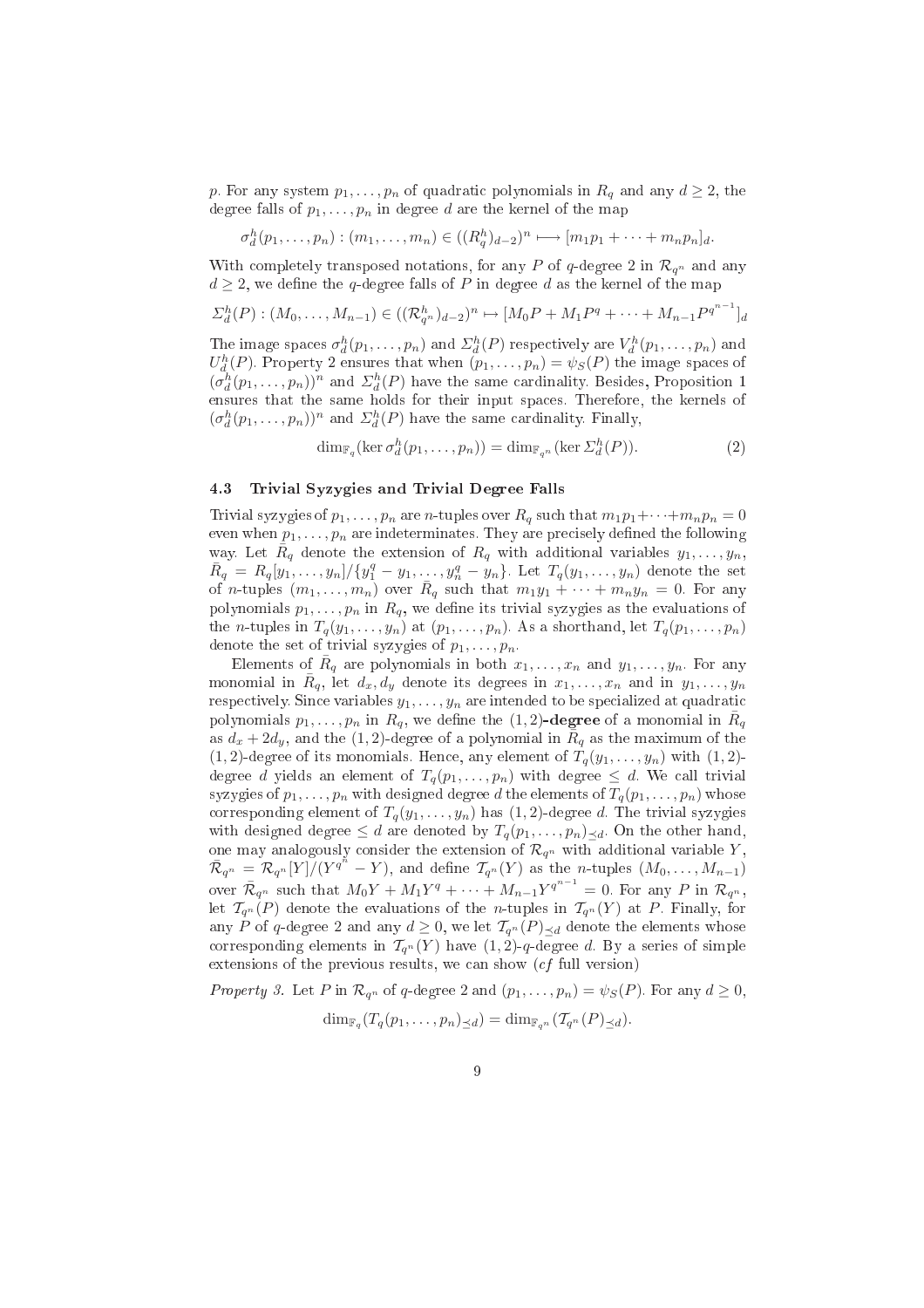The polynomials  $p_1, \ldots, p_n$  being quadratic, for any  $d \geq 2$ , we call trivial degree falls of  $p_1, \ldots, p_n$  in degree d the homogeneous parts of (actual) degree  $d-2$ of the elements in  $T_q(p_1, \ldots, p_n)_{\leq d-2}$  and denote them (with a slight abuse of notation) by  $T_q(p_1, \ldots, p_n)_{d=2}^h$ . Similarly, for P of q-degree 2, we call trivial qdegree falls of P in q-degree d the homogeneous parts of q-degree  $d-2$  of the elements in  $\mathcal{T}_q(P)_{\leq d-2}$  and denote them by  $\mathcal{T}_q(P)_{d-2}^h$ . We have (*cf* full version)

Property 4. Let P in  $\mathcal{R}_{q^n}$  of q-degree 2 and  $(p_1, \ldots, p_n) = \psi_S(P)$ . For any  $d \geq 2$ ,

 $\dim_{\mathbb{F}_q}(T_q(p_1,\ldots,p_n)_{d-2}^h)=\dim_{\mathbb{F}_{q^n}}(\mathcal{T}_{q^n}(P)_{d-2}^h).$ 

# 4.4 Mapping the Degree of Regularity from  $R_q$  to  $\mathcal{R}_{q^m}$

Recall that the degree of regularity of a system of quadratic polynomials  $p_1, \ldots, p_n$  is the smallest integer d such that a non-trivial degree fall exists in degree  $d$ . With the previous notation, this is the smallest  $d$  such that the kernel of  $\sigma_d^h(p_1,\ldots,p_n)$  is strictly larger than  $T_q(p_1,\ldots,p_n)_{d-2}^h$ . Now, let S be an arbitrary linear bijection from  $(\mathbb{F}_q)^n$  to  $\mathbb{F}_{q^n}$  and P in  $\mathcal{R}_{q^n}$  such that  $\psi_S(P) = (p_1, \ldots, p_n)$ . Then, P has q-degree 2 and, by Equality <sup>2</sup> and Property 3,

*Property 5.* the degree of regularity of  $p_1, \ldots, p_n$  is the smallest d such that the kernel of  $\Sigma_d^h(P)$  is strictly larger than  $\mathcal{T}_{q^n}(P)_{d-2}^h$ .

Hen
e, we obtain an equivalent hara
terization of the degree of regularity of  $p_1, \ldots, p_n$  in term of the associated polynomial P in  $\mathcal{R}_{q^n}$ . In the remainder of this se
tion, we slightly modify the above hara
terization to make it more onveniently usable in the analysis of the next se
tion.

Multivariate representation of  $\mathcal{R}_{q^n}$ . Our first step is a simple alternative notation for the elements  $\mathcal{R}_{q^n}$ . This notation was proposed in [9]. As already seen, we can split any power of  $X$  according to the decomposition in base  $q$  of the exponent. Now simply introduce a distinct notation for the Frobenius of X: for  $i = 0, \ldots, n-1$ , let  $X_i$  denote  $X^{q^i}$ . Observe that for any  $i = 0, \ldots, n-1, X_i^q - X_{i+1} = 0$  where the indices are taken modulo n. Using these relations, any power of  $X$  corresponds to a unique multivariate monomial in  $X_0, \ldots, X_{n-1}$ . It extends trivially to all polynomials in  $\mathcal{R}_{q^n}$ . Addition and multiplication are compatible with this notation. Therefore,  $\mathcal{R}_{q^n}$  identifies as a ring with  $\mathbb{F}_{q^n}[X_0, \ldots, X_{n-1}]/\{X_0^q - X_1, \ldots, X_{n-1}^q - X_0\}$ . Along with this identification,  $q$ -degree becomes degree in the multivariate ring. Also, for any polynomial P in  $\mathcal{R}_{q^n}$ , let  $P_0, \ldots, P_{n-1}$  denote its successsive Frobenius. For any  $i = 0, \ldots, n-1, P_i^q - P_{i+1} = 0$  where indices are modulo n. When P has q-degree 2, its Frobenius are multivariate quadratic polynomials. Since the P-termed sets really express in terms of the Frobenius of  $P$ , they are conveniently rewritten with the above notation. Hence,  $\Sigma_d^h(P)$  rewrites to

$$
\Sigma_d^h(P_0,\ldots,P_{n-1}): (M_0,\ldots,M_{n-1}) \in (\mathcal{R}_{q^n}^h)_{d-2} \mapsto [M_0P_0+\cdots+M_{n-1}P_{n-1}]_d.
$$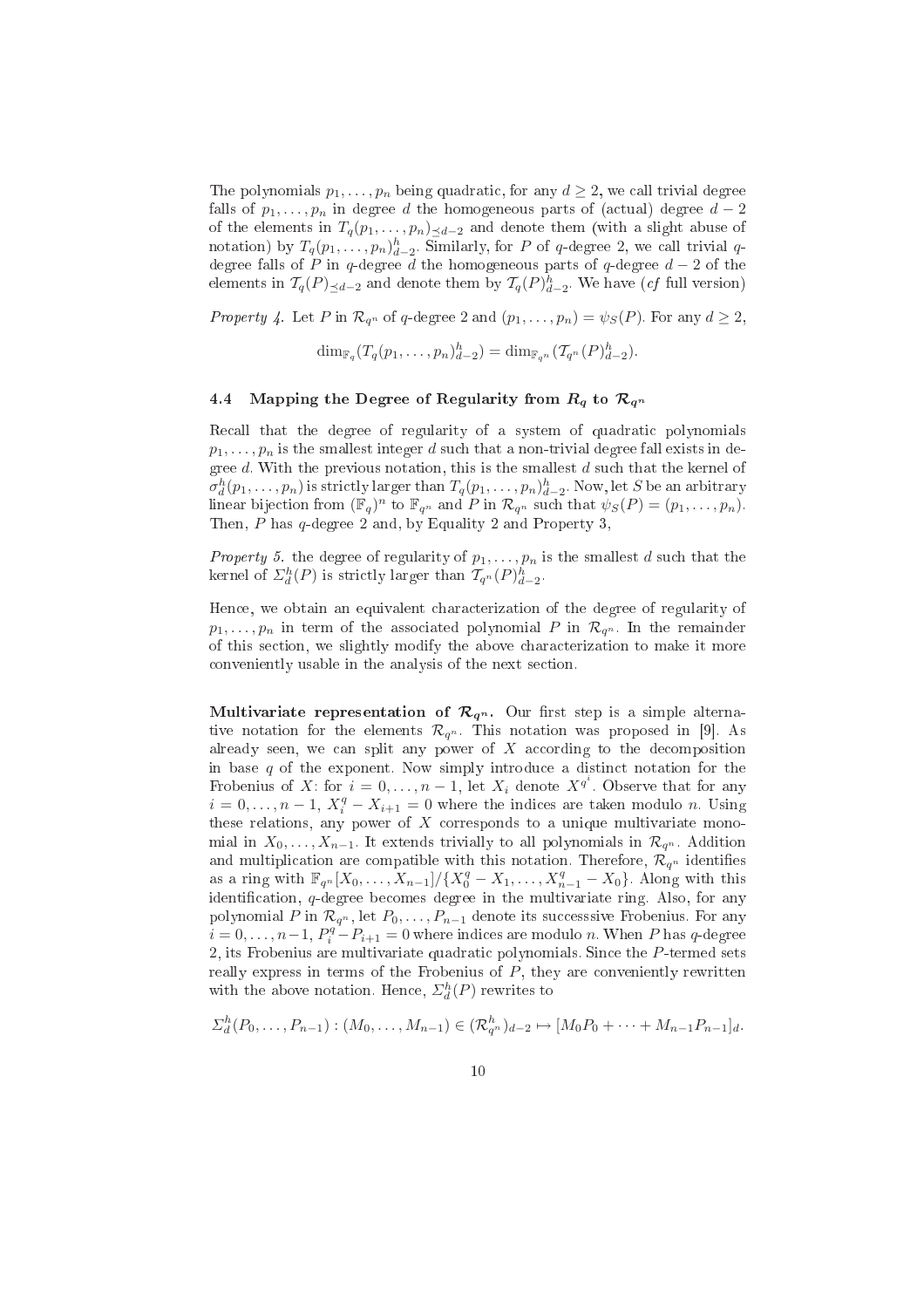The ring  $\bar{\mathcal{R}}_{q^n} = \mathcal{R}_{q^n}[Y]/(Y^{q^n} - Y)$  rewrites to  $\mathcal{R}_{q^n}[Y_0,\ldots,Y_{n-1}]/\{Y_0^q - Y_0\}$  $Y_1, \ldots, Y_{n-1}^q - Y_0$ . The set  $\mathcal{T}_{q^n}(Y)$  rewrites to  $\mathcal{T}_{q^n}(Y_0, \ldots, Y_{n-1})$ , the *n*-tuples  $(M_0, \ldots, M_{n-1})$  over  $\bar{\mathcal{R}}_{q^n}$  such that  $M_0Y_0 + \cdots + M_{n-1}Y_{n-1} = 0$ . Hence,  $\mathcal{T}_{q^n}(P)$ identifies with  $\mathcal{T}_{q^n}(P_0,\ldots,P_{n-1})$ . And the elements of  $\mathcal{T}_{q^n}(P_0,\ldots,P_{n-1})^h_d$  are the degree d homogeneous parts of the elements of  $\mathcal{T}_{q^n}(P_0,\ldots,P_{n-1})_{\preceq d}$ . Finally, our characterization (Property 5) rewrites to, when  $(p_1, \ldots, p_n) = \psi_S(P)$ ,

*Property 6.* the degree of regularity of  $p_1, \ldots, p_n$  equals the degree of regularity of  $P_0, \ldots, P_{n-1}$ , the n Frobenius of P in the multivariate representation of  $\mathcal{R}_{q^n}$ .

At this point, our task is redu
ed to studying the degree of regularity of the quadratic polynomials  $P_0, \ldots, P_{n-1}$  in  $\mathcal{R}_{q^n}$ , and we do not need to address the polynomials  $p_1, \ldots, p_n$  any further. The next paragraph is devoted to refining the characterization of the degree of regularity of  $P_0, \ldots, P_{n-1}$ .

Characterizing the Degree of Regularity of Systems of  $\mathcal{R}_{q^n}$ . Our first observation is a simple one: the highest degree terms of ombinations in degree d of  $P_0, \ldots, P_{n-1}$  only depends on their highest degree terms  $\hat{P}_0, \ldots, \hat{P}_{n-1}$ .

*Property 7.* The degree of regularity of quadratic polynomials in  $\mathcal{R}_{q^n}$  equals the degree of regularity of their degree 2 homogeneous parts.

*Proof.* For any degree  $d-2$  homogeneous polynomials  $M_0, \ldots, M_{n-1}$ , the associated combinations of  $P_0, \ldots, P_{n-1}$  and  $\hat{P}_0, \ldots, \hat{P}_{n-1}$  have the same degree d homogeneous part. Hence, degree falls in degree  $d$  are the same for both systems of polynomials. On the other hand, the trivial syzygies of  $P_0, \ldots, P_{n-1}$  of designed degree  $d-2$  have the same degree  $d-2$  homogeneous parts as the trivial syzygies of  $\hat{P}_0, \ldots, \hat{P}_{n-1}$  of designed degree  $d-2$ . The property follows.  $\Box$ 

Our se
ond observation is more subtle: when onsidering ombinations of the quadratic homogeneous polynomials  $\hat{P}_0, \ldots, \hat{P}_{n-1}$  with degree  $d-2$  homogeneous  $coefficients, terms of degree smaller than d can only appear with reductions mod$ ulo the polynomials  $X_i^{\overline{q}} - X_{i+1}, i = 0, \ldots, n-1$ . Since all terms with degree smaller than  $d$  are discarded, the same result is obtained as when performing combinations in the ring  $\mathcal{R}_{q^n} = \mathbb{F}_{q^n}[X_0, \ldots, X_{n-1}]/\{X_0^q, \ldots, X_{n-1}^q\}$ . Considering combinations in  $\mathcal{R}_{q^n}$  rather than in  $\mathcal{R}_{q^n}$ , the map  $\varSigma_d^h(\hat{P}_0,\ldots,\hat{P}_{n-1})$  simply rewrites to  $\mathbf{\Sigma}_{d}^{h}(\hat{P}_{0},\ldots,\hat{P}_{n-1})$ :

$$
(M_0, \ldots, M_{n-1}) \in ((\mathcal{R}_{q^n}^h)_{d-2})^n \mapsto M_0 \hat{P}_0 + M_1 \hat{P}_1 + \cdots + M_{n-1} \hat{P}_{n-1}.
$$

Furthermore, we can equivalently characterize the trivial degree falls using the ring structure of  $\mathcal{R}_{q^n}$ . Consider  $\bar{\mathcal{R}}_{q^n} = \mathcal{R}_{q^n}[Y_0, \ldots, Y_{n-1}]/\{Y_0^q, \ldots, Y_{n-1}^q\}$  and the associated set  $\overline{\mathcal{T}}_{q^n}(Y_0,\ldots,Y_{n-1})$ . For any  $d \geq 0$ , we can define the sets  ${\cal T}_{q^n}(\hat{P}_0,\ldots,\hat{P}_{n-1})_{\preceq d}$  and  ${\cal T}_{q^n}(\hat{P}_0,\ldots,\hat{P}_{n-1})_{d}^{h}$ , exactly as before.

Property 8. For any  $d \ge 0$ , the sets  $\mathcal{T}_{q^n}(\hat{P}_0, \ldots, \hat{P}_{n-1})_d^h$  and  $\mathcal{T}_{q^n}(\hat{P}_0, \ldots, \hat{P}_{n-1})_d^h$  are identical. Therefore, for any  $d \ge 2$ , the trivial degree falls of  $\hat{P}_0, \ldots, \hat{P}_{n-1}$  in degree *d* are the elements of  $\boldsymbol{\mathcal{T}}_{q^n}(\hat{P}_0,\ldots,\hat{P}_{n-1})_{d=2}^h$ .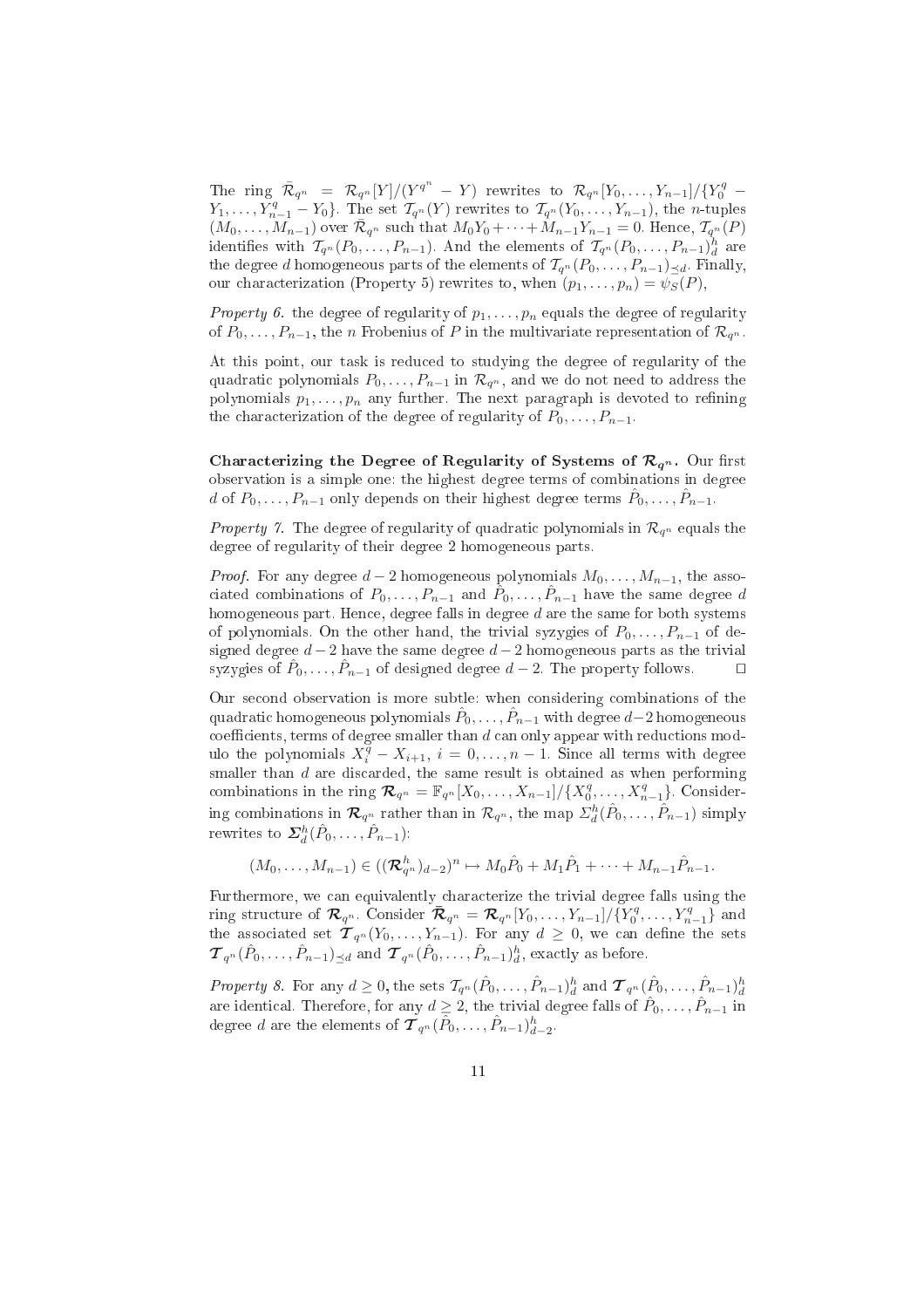*Proof.* For any  $(M_0, \ldots, M_{n-1})$  in  $\mathcal{T}_{q^n}(Y_0, \ldots, Y_{n-1})$ , let Q denote the combination  $M_0Y_0 + \cdots + M_{n-1}Y_{n-1}$  in  $\mathcal{R}_{q^n}[Y_0,\ldots,Y_{n-1}]$ . Since Q is zero modulo  $Y_0^q, \ldots, Y_{n-1}^q$ , any of its term is divisible by at least one of  $Y_0^q, \ldots, Y_{n-1}^q$ . Since  $M_0,\ldots,M_{n-1}$  have degree at most  $q-1$  in any  $Y_i,$  any term of  $Q$  can have degree q in only one single indeterminate and at most  $q-1$  in all the others. Therefore, any term of  $Q$  exactly has degree  $q$  is one indeterminate and at most  $q-1$  in all the others. Hence, Q admits a unique decomposition  $A_0Y_0^q + \cdots + A_{n-1}Y_{n-1}^q$ . Using the unique polynomials  $A_0, \ldots, A_{n-1}$  associated to  $(M_0, \ldots, M_{n-1})$ , we construct an element  $(M'_0, \ldots, M'_{n-1})$  of  $\mathcal{T}_{q^n}(Y_0, \ldots, Y_{n-1})$  by setting for all  $i = 0, \ldots, n - 1, M'_i = M_i - A_{i-1}$  (indices are modulo *n*). Now, observe that the terms of  $A_0, \ldots, A_{n-1}$  consist of terms of  $M_0, \ldots, M_{n-1}$  divided by one indeterminate to the power of  $q-1$ . As a consequence, each of them has a total degree in the  $Y_i$  variables smaller (by  $q-1$ ) than the one it originates from. In particular, when  $M_0, \ldots, M_{n-1}$  have  $(1, 2)$ -degree at most  $d, M'_0, \ldots, M'_{n-1}$  respectively have the same terms of  $(1, 2)$ -degree d as  $M_0, \ldots, M_{n-1}$  because they differ by terms of strictly smaller  $(1, 2)$ -degree. □

Hence, we end up with the following characterization which we use in the sequel.

Property 9. Let  $\hat{P}_0, \ldots, \hat{P}_{n-1}$  be homogeneous quadratic polynomials in  $\mathcal{R}_{q^n}$ . The degree of regularity of  $\hat{P}_0,\ldots,\hat{P}_{n-1}$  can be computed in  $\mathcal{R}_{q^n}$  as the smallest  $d \geq 2$  such that degree  $d-2$  homogeneous n-tuples  $(M_0, \ldots, M_{n-1})$  satisfying  $M_0\hat{P}_0+\cdots+M_{n-1}\hat{P}_{n-1}=0$  exist besides the elements of  $\mathcal{T}_{q^n}(\hat{P}_0,\ldots,\hat{P}_{n-1})_d^h$ .

### 5 Bounding the Degree of Regularity of HFE Systems

We first describe the proof principle of our upper bound and then perform the ombinatorial omputations that onvey the result.

#### 5.1 Upper Bounding the Degree of Regularity

First consider arbitrary homogeneous quadratic polynomials  $\hat{P}_0,\ldots,\hat{P}_{k-1}$  in  $\mathcal{R}_{q^n}$  where  $k \leq n$ . The dimensions of the kernel and the image of the map

$$
\Sigma_d^h(\hat{P}_0,\ldots,\hat{P}_{k-1}): (\mathcal{R}_{q^n})_{d-2}^h)^k \longrightarrow (\mathcal{R}_{q^n})_d^h
$$

$$
(M_0,\ldots,M_{k-1}) \longmapsto M_0\hat{P}_0 + M_1\hat{P}_1 + \cdots + M_{k-1}\hat{P}_{k-1}
$$

relate to ea
h other by

$$
k \dim(\mathcal{R}_{q^n})_{d=2}^h - \dim \ker \Sigma_d^h(\hat{P}_0, \dots, \hat{P}_{k-1}) = \dim \mathrm{Im}(\Sigma_d^h(\hat{P}_0, \dots, \hat{P}_{k-1})).
$$

Not knowing what the degree of regularity of the system is, one an assume that it is not reached while incrementing  $d$ . In this case, the kernel is assumed to contain only the trivial elements of  $\bm{\mathcal{T}}_{q^n}(\hat{P}_0,\ldots,\hat{P}_{k-1})_{d-2}^h$ . Since the image is confined in  $(\mathcal{R}_{q^n})^h_d$ , a contradiction to this assumption appears as soon as

$$
k\dim(\mathcal{R}_{q^n})_{d=2}^h-\dim\boldsymbol{\mathcal{T}}_{q^n}(\hat{P}_0,\ldots,\hat{P}_{k-1})_{d=2}^h>\dim(\mathcal{R}_{q^n})_d^h
$$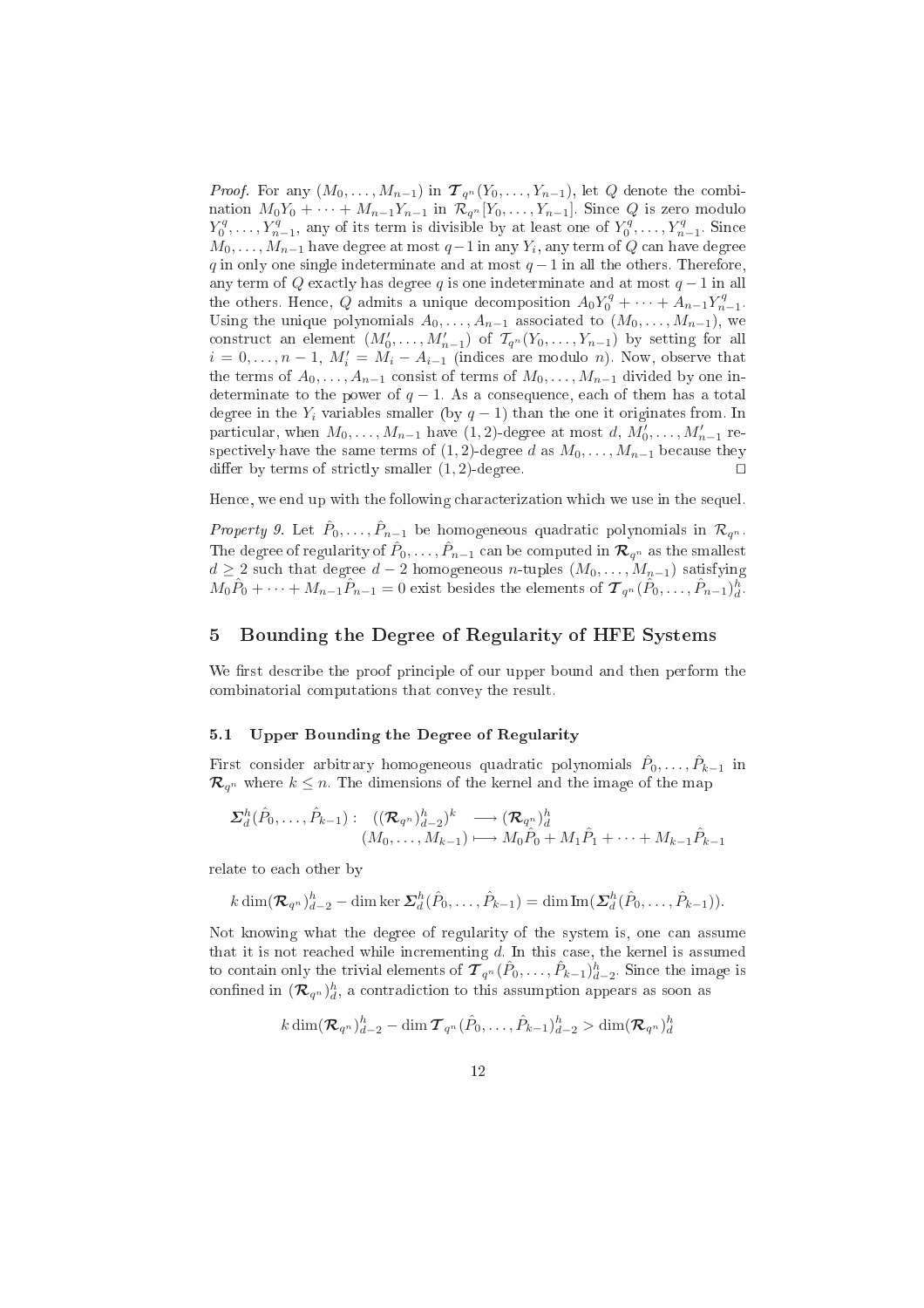and then we know that the degree of regularity was reached before. The smallest  $d$ satisfying this "saturation" condition is therefore an upper bound on the degree of regularity of  $\hat{P}_0, \ldots, \hat{P}_{k-1}$ . Since it is valid for any homogeneous quadratic polynomials, we refer to it as the MQ bound.

We now show how in the case of HFE systems better bounds can be obtained.

#### 5.2 The Case of HFE Systems

It was noted in [15] that when  $\hat{P}_0, \ldots, \hat{P}_{n-1}$  are obtained from the Frobenius of an HFE polynomial  $P$ , they express over small shifted sets of consecutive variables:  $\hat{P}_0$  expresses over  $X_0$  to  $X_D$ ,  $\hat{P}_1$  expresses over  $X_1$  to  $X_{D+1}$ , ...,  $\hat{P}_{n-1}$  expresses over  $X_{n-1}$  to  $X_{D-1}$  (indices are modulo n). Then, the authors noted that a consequence of this property is that small subsystems of consecutive polynomials only involve a small subset of the available variables. Conse
utive subsystems of a prescribed size being all equivalent up to a cyclic shift, we focus on the *n* subsystems  $\mathcal{S}_k = \{\hat{P}_0, \ldots, \hat{P}_{k-1}\}$  for  $k = 1, \ldots, n$ . The subsystem  $\mathcal{S}_k$ expresses over the first  $m_k$  variables, where  $m_k = D + k$  for all  $k \leq n - D$  and  $m_k = n$  beyond. The degree of regularity of  $\hat{P}_0, \ldots, \hat{P}_{n-1}$  is upper bounded by the respective degrees of regularity  $d_k$  of the subsystems  $S_k$  for all  $k = 1, \ldots, n$ . Indeed the degree falls of  $\mathcal{S}_k$  identify with the degree falls of  $\hat{P}_0,\ldots,\hat{P}_{n-1}$  with zero on the last  $n-k$  coordinates. On the other hand we will show in Section 5.3 (Property 11) that whenever a degree fall is non-trivial for  $S_k$ , its completion with zero on the last  $n - k$  coordinates is non-trivial for  $\hat{P}_0, \ldots, \hat{P}_{n-1}$ . At this point, the authors of [15] estimated the degree of regularity of any subsystem  $S_k$ by using an asymptotic formula from [2]. This needed restricting to  $q = 2$  and assuming that the quadratic polynomials  $\hat{P}_0, \ldots, \hat{P}_{k-1}, X_0^2, \ldots, X_{m_k-1}^2$  satisfy the condition for which the formula holds. Instead, we use the previous saturation bound: we upper bound the degree of regularity of  $S_k$  by applying the MQ bound to  $\hat{P}_0, \ldots, \hat{P}_{k-1}$ . Hence it is upper bounded by the smallest d such that

$$
k \dim(\mathcal{R}_{q^n|m_k})_{d-2}^h - \dim \mathcal{T}_{q^n|m_k}(\hat{P}_0,\ldots,\hat{P}_{k-1})_{d-2}^h > \dim(\mathcal{R}_{q^n|m_k})_d^h \quad (3)
$$

where  $\mathcal{R}_{q^n|m_k}$  denotes the restriction of  $\mathcal{R}_{q^n}$  to the first  $m_k$  variables. Since this upper bound uses a property showed in  $[15]$ , we refer to it as the GJS bound.

We now observe an additional property of HFE systems. Sin
e polynomials  $\hat{P}_0, \ldots, \hat{P}_{n-1}$  write over monomials  $X_i X_{i+\ell}$  with  $\ell \leq D$ , combinations of these polynomials necessarily write over the monomials which are divisible by  $X_i X_{i+\ell}$ for some  $i$  and  $\ell \leq D.$  Let  $\boldsymbol{\mathcal{M}}_q^D$  denote the subspace spanned by such monomials. For any subsystem  $S_k$ , we improve the GJS bound by the smallest d such that

$$
k \dim(\mathcal{R}_{q^n|m_k})_{d=2}^h - \dim \mathcal{T}_{q^n|m_k}(\hat{P}_0,\ldots,\hat{P}_{k-1})_{d=2}^h > \dim(\mathcal{M}_q^D|m_k)_d^h \qquad (4)
$$

where  $({\boldsymbol{\mathcal{M}}}^D_q|m_k)^h_d$  denotes the subspace spanned by degree  $d$  monomials of  ${\boldsymbol{\mathcal{M}}}^D_q$ in the first  $m_k$  variables. The distinction between  $\mathcal{M}_q^D$  and  $\mathcal{R}_{q^n}^h$  is increasingly significant as q grows. Indeed, at fixed n and d, the average Hamming weight of multidegrees in degree d decreases as q grows. Then, the proportion of monomials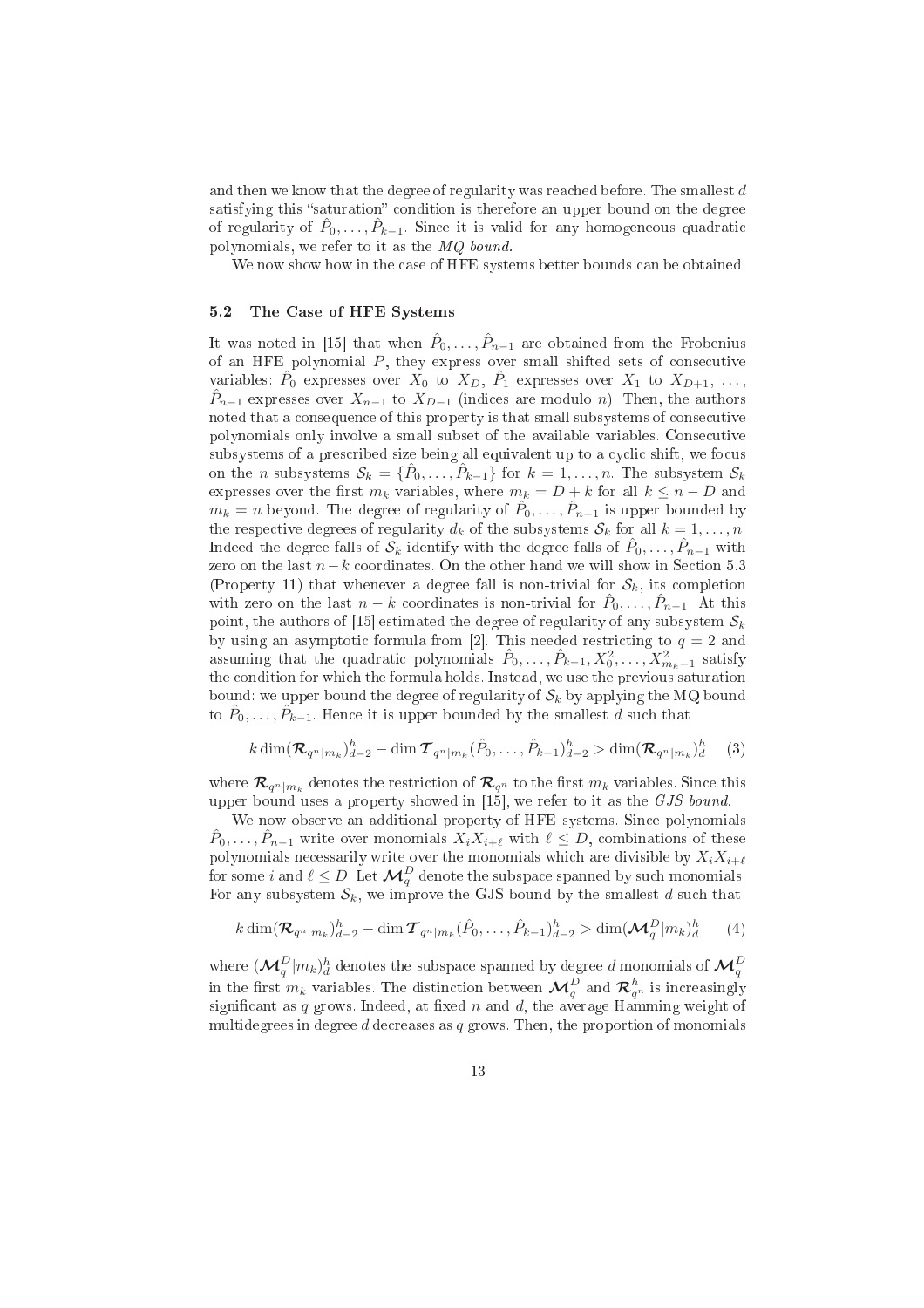containing two variables distant by at most  $D$  indices (mod  $n$ ) grows thiner. We call *HFE bound* the upper bound on the degree of regularity of  $\hat{P}_0, \ldots, \hat{P}_{n-1}$ obtained from the latter improvement.

We now compute for any  $d \geq 2$  and any  $k = 1, \ldots, n$ , the above dimensions by means of indu
tion formulae and dedu
e the related numeri
al upper bound.

#### 5.3 Indu
tion Formulae for Computing our Upper Bound

We show how to compute the dimensions of  $(\mathcal{R}_{q^n|m})^h_d$ ,  $(\mathcal{M}_q^D|m)^h_d$  and  $\mathcal{T}_{q^n|m}(\hat{P}_0,\ldots,\hat{P}_{k-1})_d^h$ , for any  $m, k = 1,\ldots,n$ .

The dimension  $H(m,d)$  of  $(\mathcal{R}_{q^n|m})^h_d$  is simply the number of homogeneous monomials of degree  $d$  in  $m$  variables, where all exponents are bounded between 0 and  $q-1$ . Obviously, it equals  $H(m,d) = 0$  for  $d < 0$ , or  $d > 0$  and  $m \leq 0$ , we have  $H(m, 0) = 1$  for all m, and when  $d > 0, m > 0$  it satisfies the induction  $H(m, d) = \sum_{\alpha=0}^{q-1} H(m-1, d-\alpha)$ . Equivalently,  $H(m, d)$  is the d-th term of the series  $((1 - z^q)/(1 - z))^u$  of term z. In particular, for  $q = 2$ ,  $H(u, d) = {u \choose d}$ .

The Number of Monomials Arising in Combinations of HFE. For any  $d \geq 0$ , and  $u = 1, \ldots, n$ , let  $C(u,d)$  denote the dimension the complement of  $(\bm{\mathcal{M}}_q^D|u)_d^h$  in  $(\bm{\mathcal{R}}_{q^n|u})_d^h$ . This is the number of monomials of degree  $d$  in  $u$  consecutive variables, with exponents modulo  $q,$  such that all variables with non-zero exponents have indices (modulo *n*) distant by at least  $D+1$  positions. First, ignore that distance between indices is taken modulo  $n$ , and that we allow for instance  $X_0$  and  $X_{u-1}$  to have both a non-zero power. Then,  $C'(u,d)$  is given by the simple "Pascal's triangle" formula  $C'(u, d) = C'(u - 1, d) + \sum_{\alpha=1}^{q-1} C'(u - D - 1, d - \alpha)$ for any  $u = 1, \ldots, n$ , where  $C(u, 0) = 1$  and  $C(u, d) = 0$  whenever  $d < 0$  or  $u \leq 0$ . When u is lower than  $n-D$ , then the requested dimension  $C(u, d)$  is there equal to  $C'(u, d)$  since the last D variables have zero exponents. Otherwise, when  $u >$  $n-D$ , the distance must be taken modulo n, so we deduce all values of  $C(n,d)$  by considering the partitions defined by monomials containing  $X_0$ , plus monomials  $\operatorname{containing} X_1 , \ldots ,$  plus monomials containing  $X_{D-1},$  plus monomials containing none of them. Hence,  $C(u,d) = C'(u-D,d) + D \sum_{\alpha=1}^{q-1} C'(n-1-2D,d-\alpha)$ . Finally,  $\dim(\mathcal{M}_q^D|u)_d^h = H(u,d) - C(u,d)$ .

The Dimension of Trivial Syzygies in Degree d. Simply denote  $\mathcal{R}_{q^n|m}$  by  $\bm{\mathcal{R}}_m$ . Our first step is to exhibit generators for the module  $\bm{\mathcal{T}}_m(Y_0,\ldots,Y_{k-1}).$ 

Property 10. An n-tuple  $(M_0, \ldots, M_{k-1})$  is an element of  $\mathcal{T}_m(Y_0, \ldots, Y_{k-1})$  if and only if it is a combination with polynomial coefficients of the  $n$ -tuples

$$
\begin{cases}\n\Gamma_{ij} = (0, \dots, 0, M_i = Y_j, 0, \dots, 0, M_j = -Y_i, 0, \dots, 0), & i, j = 0, \dots, k - 1, \\
\Phi_i = (0, \dots, 0, M_i = Y_i^{q-1}, 0, \dots, 0), & i = 0, \dots, k - 1.\n\end{cases}
$$

*Proof.* For any *n*-tuple  $(M_0, ..., M_k)$ , decompose  $M_i$  into  $\overline{M}_i Y_i^{q-1} + M'_i$ . An *n*tuple  $(M_0, \ldots, M_k)$  is an element of  $\mathcal{T}_{q^n}(Y_0, \ldots, Y_k)$  if and only if  $M_0Y_0 + \cdots$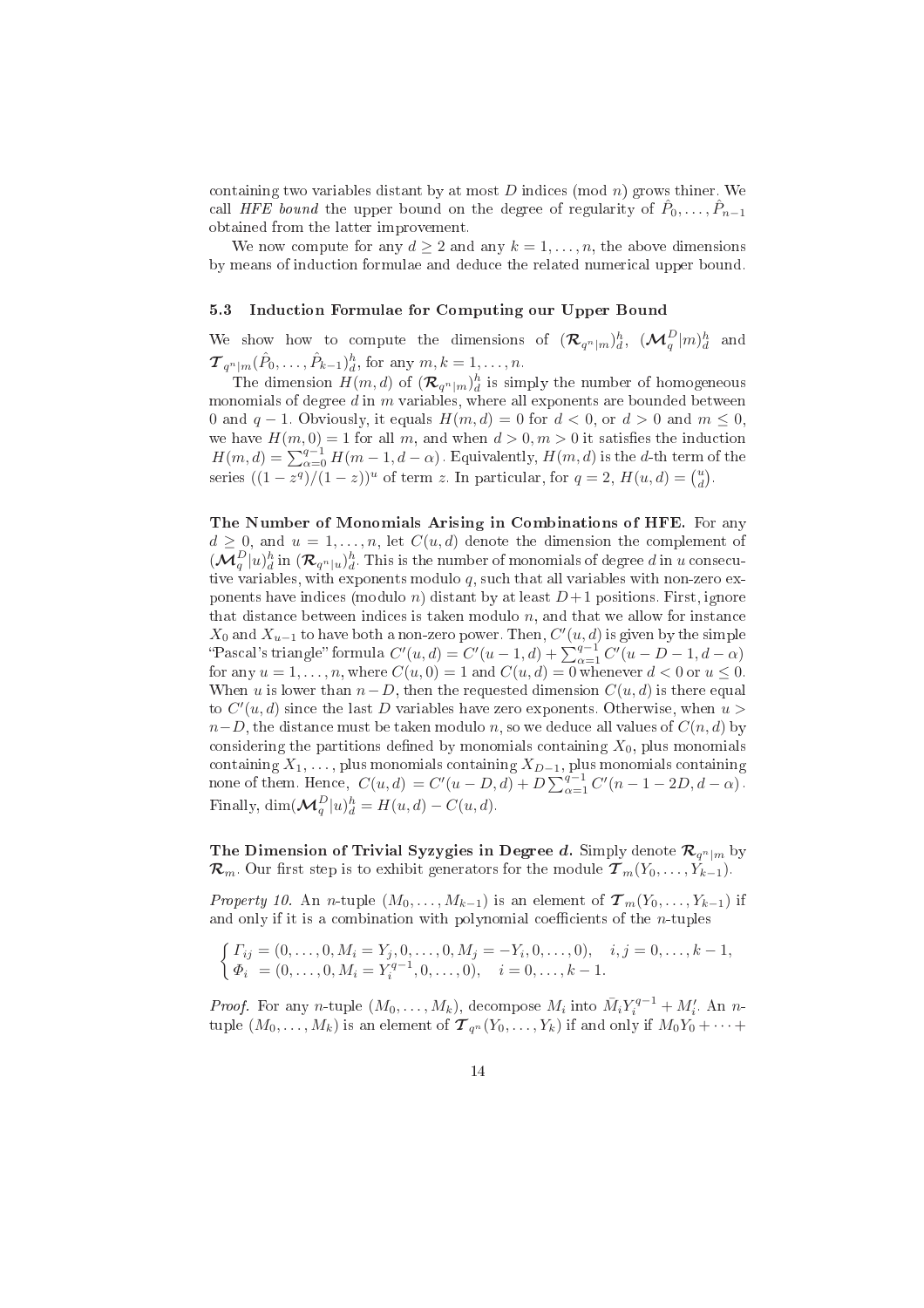$M_k Y_k$  is zero modulo  $Y_0^q, \ldots, Y_k^q$ . This is equivalent to  $M'_0 Y_0 + \cdots + M'_k Y_k = 0$ (without modulo). We prove that this latter equality implies that  $(M'_0, \ldots, M'_k)$ is a combination of  $(\Gamma_{ij})$ . We do this through induction on k. If  $k = 1$  then, if  $M'_0$ or  $M'_1$  is zero they are both zero, otherwise  $M'_0 = M'' Y_1$  and  $M'_1 = -M'' Y_0$  and  $(M'_0, M'_1) = M''(Y_1, -Y_0)$ . Assume the property holds up to  $k-1$ . Then, if  $M'_k$ is zero, we fall on the property at  $k-1$ , otherwise all  $M'_i$ ,  $i = 0, \ldots, k-1$  must contain  $Y_k$  and denoting by  $M''_i$  the quotient, we have  $M'_k = -(M''_0 Y_0 + \cdots +$  $M''_{k-1}Y_{k-1}$ ), from which we get  $(M'_0, \ldots, M'_k) = M''_0T_{0,k} + \cdots + M''_{k-1}T_{k-1,k}$ . Coming back to the main proof, we get $(M_0, \ldots, M_k) = \overline{M}_0 \Phi_0 + \cdots + \overline{M}_k \Phi_k +$  $(M'_0, \ldots, M'_k)$  where the last *n*-tuple decomposes over  $(\Gamma_{ij})$ 's.

Since  $\Gamma_{ij}$ 's and  $\Phi_i$ 's are homogeneous in the variables  $Y_0, \ldots, Y_{k-1}$ , the  $(1, 2)$ degree d parts of the elements of  $\mathcal{T}_{m}(Y_0,\ldots,Y_{k-1})$  themselves decompose over these generators. Replacing variables  $Y_0, \ldots, Y_{k-1}$  respectively by  $\hat{P}_0, \ldots, \hat{P}_{k-1}$ , trivial syzygies in degree  $d$  of  $\hat{P}_0, \ldots, \hat{P}_{k-1}$  write

$$
\boldsymbol{T}_{m}(\hat{P}_{0},\ldots,\hat{P}_{k-1})_{d}^{h} = (\boldsymbol{\mathcal{R}}_{m})_{d-2}^{h} \{ \Gamma_{ij} \}_{0 \leq i < j \leq k-1} + (\boldsymbol{\mathcal{R}}_{m})_{d-2(q-1)}^{h} \{ \Phi_{i} \}_{0 \leq i \leq k-1},
$$

where we again denote by  $\Gamma_{ij}$ 's and  $\Phi_i$ 's their specializations at  $(\hat{P}_0, \ldots, \hat{P}_{k-1})$ . Unfortunately, decomposition over the above generators is not unique. Therefore, the dimension of  $\mathcal{T}_m(\hat{P}_0,\ldots,\hat{P}_{k-1})^h_d$  can not be directly read from the above formula. However, we see that this dimension follows a simple induction.

Let  $\partial \Gamma_{d,k}$  denote the subspace spanned by  $\Gamma_{i,k}$ ,  $i=0,\ldots,k-1$   $(k \geq 1)$  and  $\partial \Phi_{d,k}$  denote the subspace spanned by  $\Phi_k$ . Then, for  $k \geq 1$ ,

$$
\boldsymbol{\mathcal{T}}_m(\hat{P}_0,\ldots,\hat{P}_k)^h_d = \boldsymbol{\mathcal{T}}_m(\hat{P}_0,\ldots,\hat{P}_{k-1})^h_d + (\partial \varGamma_{d,k} + \partial \Phi_{d,k}). \tag{5}
$$

For  $k = 1$ , we simply have  $\mathcal{T}_m(\hat{P}_0)_d^h = \partial \Phi_d^1$ . For all  $k \geq 1$ , the increase of dimension when adding  $\partial \varGamma_{d,k} + \partial \varPhi_{d,k}$  is the dimension of the quotient space  $(\partial \Gamma_{d,k} + \partial \Phi_{d,k})$  mod  $\mathcal{T}_m(\hat{P}_0,\ldots,\hat{P}_{k-1})^h_d$ . Now we use the following property.

Property 11. For d up to the degree of regularity of  $\hat{P}_0, \ldots, \hat{P}_k$ ,

$$
\boldsymbol{\mathcal{T}}_m(\hat{P}_0,\ldots,\hat{P}_k)^h_d \cap \{(*,\ldots,*,0)\}_d = \boldsymbol{\mathcal{T}}_m(\hat{P}_0,\ldots,\hat{P}_{k-1})^h_d.
$$

(Hence, the degree of regularity of  $\hat{P}_0, \ldots, \hat{P}_k$  is upper-bounded by the degree of regularity of  $\hat{P_0}, \ldots, \hat{P_{k-1}}$  because a cancellation of  $\hat{P_0}, \ldots, \hat{P_{k-1}}$  which is nontrivial in the sense of  $\hat{P}_0,\ldots,\hat{P}_{k-1}$  is non-trivial in the sense of  $\hat{P}_0,\ldots,\hat{P}_k$ .)

*Proof.* First recall that  $\Gamma_{ij}$ 's have degree 2 and  $\phi_i$ 's have degree  $2(q-1) \geq 2$ . As a consequence  $\bm{\mathcal{T}}_m(\hat{P}_0,\ldots,\hat{P}_{k-1})$  has no element in degree 0 or 1.

For any  $1 \le \alpha \le q$  and  $d \ge 0$ , define the set

$$
\boldsymbol{\mathcal{T}}_{m}^{*\alpha}(\hat{P}_{0},\ldots,\hat{P}_{k})_{d}^{h} = \left\{ (M_{0},\ldots,M_{k-1},0) \middle| \ \exists M_{k}^{(\alpha)},(M_{0},\ldots,M_{k-1},M_{k}^{(\alpha)}P_{k}^{q-\alpha}) \atop \in \boldsymbol{\mathcal{T}}_{m}(\hat{P}_{0},\ldots,\hat{P}_{k})_{d}^{h} \right\}
$$

Observe that for  $\alpha = 1$ , this set is exactly  $\mathcal{T}_m(\hat{P}_0, \ldots, \hat{P}_k)^h_d \cap \{(*,\ldots,*,0)\}_d$ . We show that for  $d$  up to the degree of regularity of  $\hat{P}_0, \ldots, \hat{P}_k$ , and  $\alpha \leq q-1$ ,

$$
\mathcal{T}_{m}^{*\alpha}(\hat{P}_{0},\ldots,\hat{P}_{k})_{d}^{h} \subseteq \mathcal{T}_{m}(\hat{P}_{0},\ldots,\hat{P}_{k-1})_{d}^{h} + P_{k}\mathcal{T}_{m}^{*(\alpha+1)}(\hat{P}_{0},\ldots,\hat{P}_{k})_{d-2}^{h}.
$$
 (6)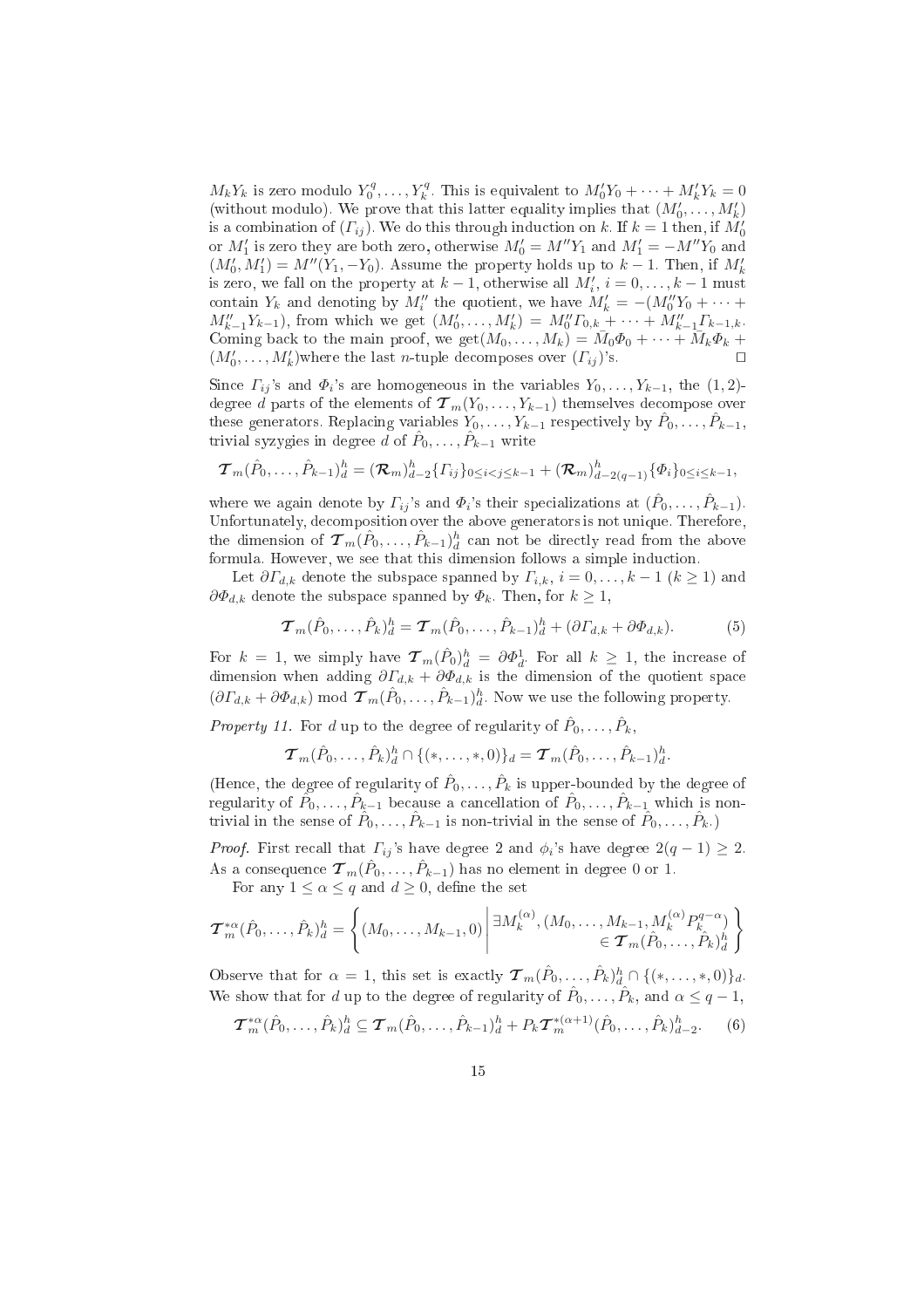Indeed, let  $(M_0, \ldots, M_{k-1}, 0)$  belong to the left handside. By definition, there exists  $M_k^{\alpha}$  such that  $(M_0, \ldots, M_{k-1}, M_k^{\alpha} P_k^{\alpha})$  is in  $\mathcal{T}_m(\hat{P}_0, \ldots, \hat{P}_k)_d^n$ . Refer to the decomposition 5 of this set. Hence there exists an element  $T_k$  of  $\bm{\mathcal{T}}_m(\hat{P}_0,\ldots,\hat{P}_{k-1})^h_d$  (with its last coordinate to zero) and coefficients  $\mu_0, \ldots, \mu_{k-1}, \nu_k$  such that  $(M_0, \ldots, M_{k-1}, M_k^{\alpha} P_k^{\alpha}) = T_k + \mu_0 \Gamma_{0k} + \cdots$  $\mu_{k-1}\Gamma_{k-1,k} + \nu_k \phi_k$ . Coordinate-wise identity writes

$$
\begin{cases}\n(M_0, \ldots, M_{k-1}, 0) = T_k + P_k(\mu_0, \ldots, \mu_{k-1}, 0), \\
-M_k^{\alpha} P_k^{\alpha} = \mu_0 P_0 + \cdots + \mu_{k-1} P_{k-1} - \nu_k P_k^{q-1}.\n\end{cases}
$$

The second equation implies that  $(\mu_0, \ldots, \mu_{k-1}, M_k^{\alpha} P_k^{\alpha-1} - \nu_k P_k^{q-2})$  lies in  $\boldsymbol{\mathcal{T}}_m(\hat{P}_0,\ldots,\hat{P}_k)_{d-2}^h$ , which shows (6). Now by using (6), from 1 to  $\alpha \leq q-1$ ,

$$
\boldsymbol{\mathcal{T}}_{m}^{*1}(\hat{P}_{0},\ldots,\hat{P}_{k})_{d}^{h} \subseteq \boldsymbol{\mathcal{T}}_{m}(\hat{P}_{0},\ldots,\hat{P}_{k-1})_{d}^{h} + P_{k}^{\alpha} \boldsymbol{\mathcal{T}}_{m}^{*(\alpha+1)}(\hat{P}_{0},\ldots,\hat{P}_{k})_{d-2\alpha}^{h}.
$$

The second summand is zero as soon as  $d - 2\alpha \leq 1$ . As  $\alpha$  increases to  $q - 1$ , one either encounters this case or ends up with  $P_k^{q-1} \boldsymbol{\mathcal{T}}_{m}^{*q} (\hat{P}_0,\ldots,\hat{P}_k)_{d-2(q-1)}^h$ . But again any  $(M_0, \ldots, M_{k-1}, 0)$  of the set in factor writes  $T_k + P_k(\mu_0, \ldots, \mu_{k-1}, 0)$ . In the product set, the second summand vanishes by  $P_k^q = 0$ . □

By Property 11, two *n*-tuples of  $\bm{\mathcal{T}}_m(\hat{P}_0,\ldots,\hat{P}_k)_d^h$  are equivalent modulo  $\mathcal{T}_{m}(\hat{P}_{0},\ldots,\hat{P}_{k-1})_{d}^{h}$  if and only if they have the same  $(k+1)$ -th coordinate. Hence, the marginal dimension of the second summand in 5 is the dimension of  $(\mathcal{R}_m)_{d-2}^{\dot{h}}\{\hat{P}_{i}\}_{0\leq i\leq k-1}+(\mathcal{R}_m)_{d-2(q-1)}^h\hat{P}_{k}^{q-1}.$  Let  $\tau_{k,d}=\dim \boldsymbol{\mathcal{T}}_m(\hat{P}_0,\ldots,\hat{P}_{k-1})_{d}^h$ and let  $\delta^{q-1}_{k+1,d}$  be the dimension of the above. So far,  $\tau_{k+1,d} = \tau_{k,d} + \delta^{q-1}_{k+1,d}$ . Furthermore, iterating this process, we can show  $(cf$  full version for a proof)

**Lemma 1.** For any  $1 \leq \alpha \leq q-1$ , let  $\delta_{k+1,d}^{\alpha}$  denote the dimension of  $(\mathcal{R}_m)_{d-2}^h \{\hat{P}_i\}_{0 \leq i \leq k-1} + (\mathcal{R}_m)_{d-2\alpha}^h \hat{P}_k^\alpha$ . For d up to the degree of regularity of  $\hat{P}_0, \ldots, \hat{P}_k$ , this dimension follows the induction

$$
\delta_{k+1,d}^{\alpha} = k \dim(\mathcal{R}_m)_{d-2}^h - \tau_{k+1,d-2} + \delta_{k+1,d-2}^{\alpha-1},
$$

for any  $\alpha \ge 2$ , and  $\delta^1_{k+1,d} = (k+1) \dim(\mathcal{R}_m)_{d-2}^h - \tau_{k+1,d-2}$ .

Using this lemma we finally find the induction defining  $\tau_{k,d}$  for any  $k \leq n$  and d up to the degree of regularity of  $\hat{P}_0, \ldots, \hat{P}_{n-1},$ 

$$
\tau_{k+1,d} = \tau_{k,d} + \sum_{i=1}^{q-1} \left( k \dim(\mathcal{R}_m)_{d-2i}^h - \tau_{k+1,d-2i} \right) + \dim(\mathcal{R}_m)_{d-2(q-1)}^h. \tag{7}
$$

#### 5.4 Numeri
al Computation of the Upper Bounds

We numerically computed the above induction formulas using a dynamic programming approa
h. A simple omplexity analysis an be found in the full version. Figure 1 below represents the upper bounds on the degree of regularity of HFE systems for many parameters  $q, n$ . The corresponding value of D was set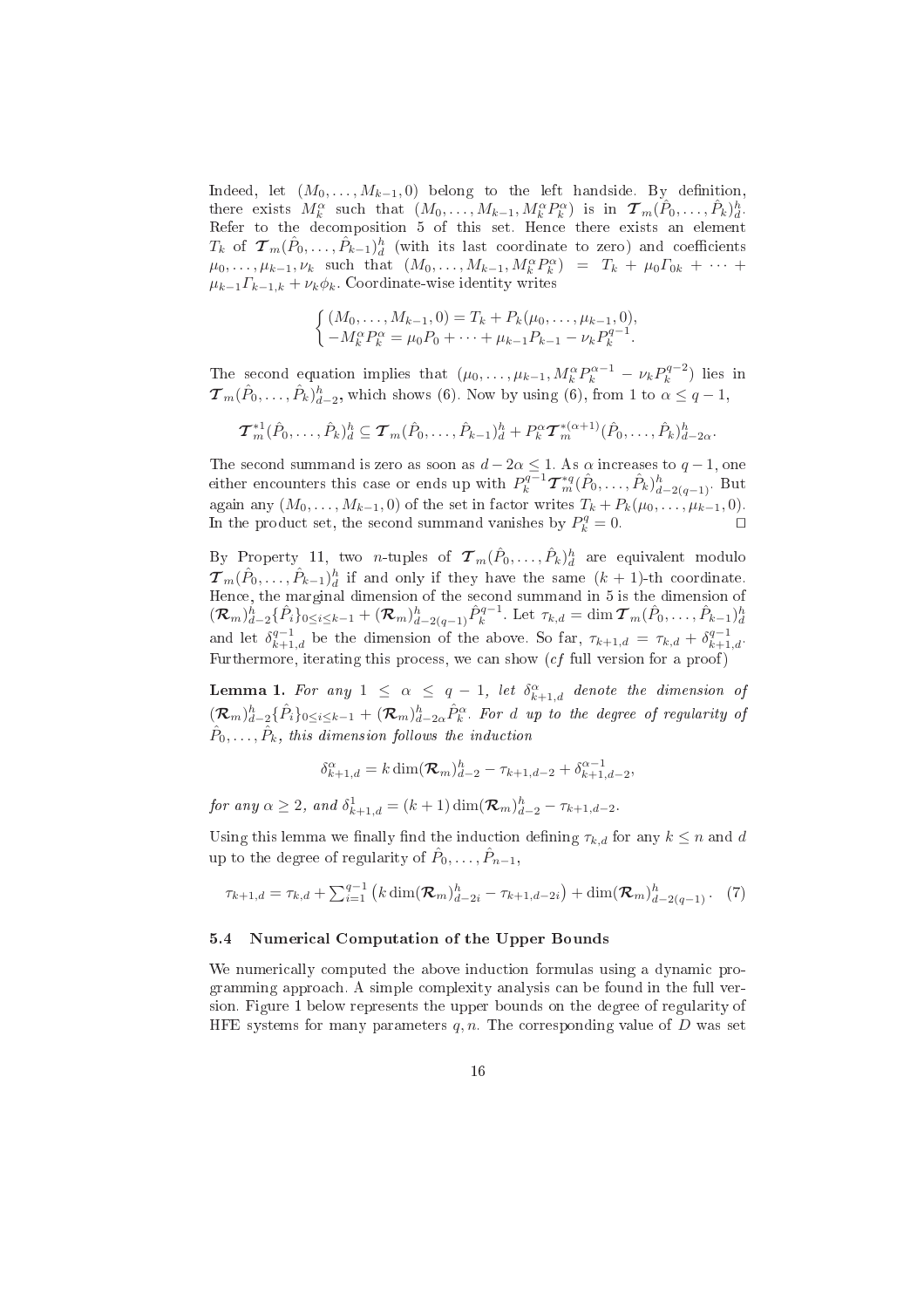to satisfy  $q^D = n \log_2 q$ , that is, the degree of the internal HFE polynomial is indexed on the block size. This choice lets schemes operating on the same block size have comparable complexity of the secret operations (roughly  $(\log_2 q)^3 n^5$ using the algorithms suggested in [16]). One can note that the surface rendering the GJS bound initially coincides with the MQ surface while our bound ensures a mu
h smaller degree of regularity. Figure 2 below renders (
f full version for colorful figures) the improvement of the HFE bound over the GJS bound as  $q$ grows. One an per
eive the signi
an
e of this improvement from the urves being massively pulled down. This is especially true for small blocksizes where the GJS bound is lower bounded by  $q$  while the corresponding value of the HFE bound is roughly independent of the value of  $q$ .



Fig. 1. Overview of the three upper bounds for many HFE parameters: MQ, GJS, HFE

Fig. 2. Comparing the two upper bounds specific to HFE: GJS, HFE bounds

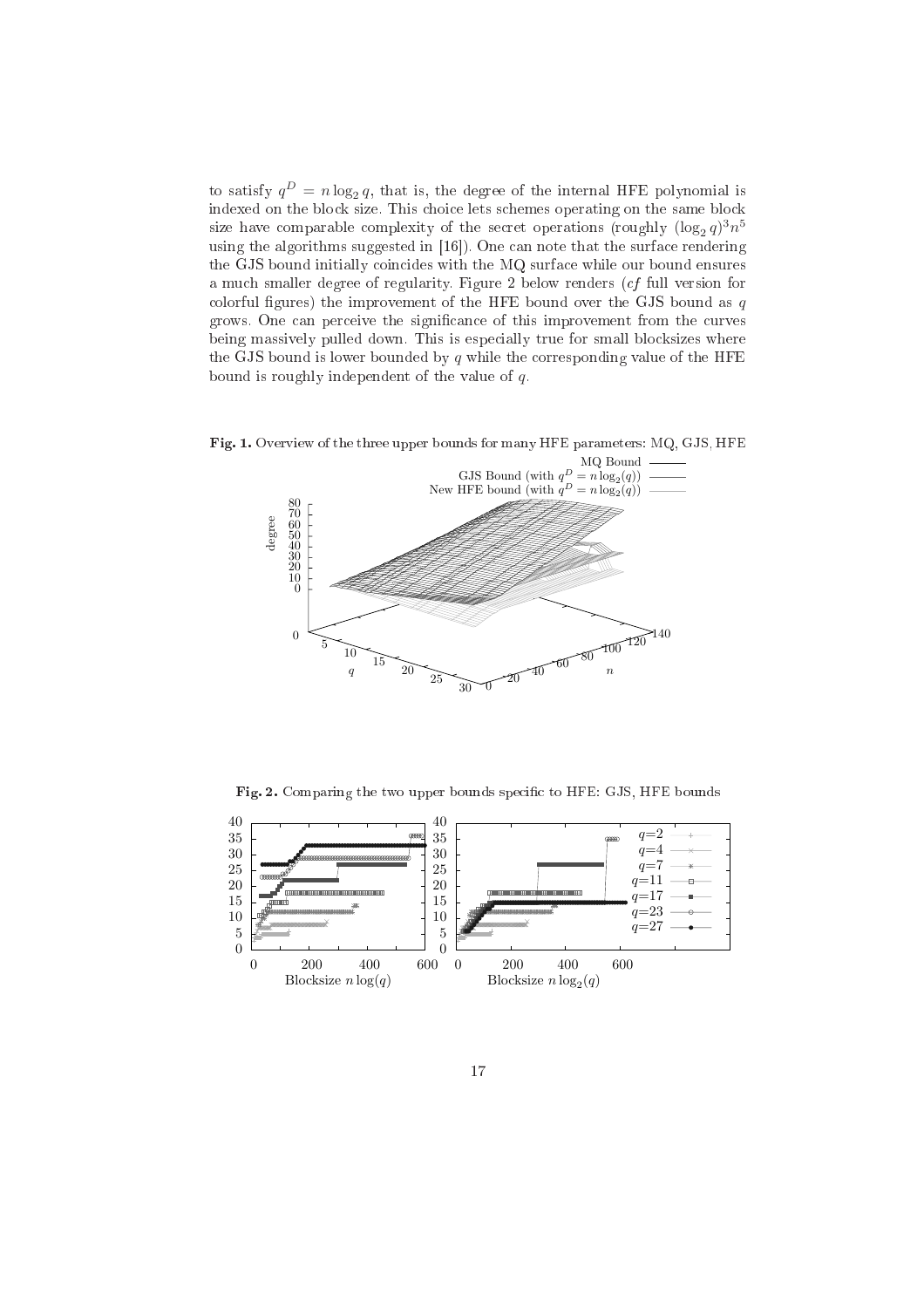# 6 Appli
ation to the Se
urity of HFE

The previous dis
ussion has led to the ability to ompute an upper bound on the degree of regularity of HFE systems for any parameters. In this se
tion, we describe applications of this parameter to the security of HFE.

### 6.1 Computing the Degree of Regularity in Practice

We consider a simple algorithm which given the  $n$  quadratic polynomials and a prescribed degree  $d \geq 2$  computes a generator basis of combinations in degree d of these polynomials (given by monomial multiples of ea
h polynomial) and puts them in row e
helon form (any ordering of terms an be used). It is then trivial to obtain the dimension spanned by these ombinations. As a onsequen
e, using this algorithm with  $d$  incrementing from 2, one can compare the experimental dimension of combinations with the one predicted until the degree of regularity is found. As soon as these dimensions disagree, current  $d$  is the degree of regularity of the system. Hen
e, this simple pro
edure allows to ompute the degree of regularity is practice. Denote by  $M_q(n, d)$  the number of monomials of degree  $d$  in n variables with exponents modulo  $q$ . In degree  $d$ , the canonical generator basis has size  $M_q(n, d-2)n$ . Each such vector has at most  $n(n + 1)/2$  nonzero coefficients. Computing a row echelon form of these vectors therefore has time complexity about  $M_q(n, d-2)^2 n^4$  and space complexity at most  $S_q(n, d) =$  $M_q(n, d-2)^2 n^2$ . When making d range from 2 to some prescribed  $d_{max}$ , the complexity of the iteration is dominated by the complexity at  $d = d_{max}$  because  $M_q(n, d-2)$  grows exponentially with d. In particular, for HFE $(q, n, D)$  systems, the omplexity of omputing the degree of regularity is upper bounded by the latter complexity at d set to the HFE bound  $\delta(q, n, D)$  computed previously. Since the degree of regularity of random MQ systems is expected very closely tied to the MQ bound (which is much higher for practical parameters), the degree of regularity provides a way to algorithmi
ally distinguish HFE systems from random  $MQ$  instances. This distinguisher was already addressed in  $[4,9,15]$ and we refer to it as the algebraic distinguisher. Our result makes it possible to ompute its omplexity for any parameters. Comparing this omplexity with the complexity of the differential distinguisher presented in [8], it turns out the latter is almost always far more efficient  $(cf$  full version of the paper).

### 6.2 Estimated Upper Bound for Solving HFE Systems

A more critical application uses the heuristic that the degree of regularity originates from the saturation of a subspa
e of ombinations, yielding many degree falls at on
e. These degree falls in turn ontribute to further saturations and further degree falls in smaller degree. When omputing a Gröbner basis with a graded ordering, this initiates a pro
ess of new head terms appearing with decreasing degree and precipitates the end of the computation. Due to these heuristics, it is commonly taken that the degree of regularity estimates the maximal degree needed in the omputation of a Gröbner basis for a graded ordering.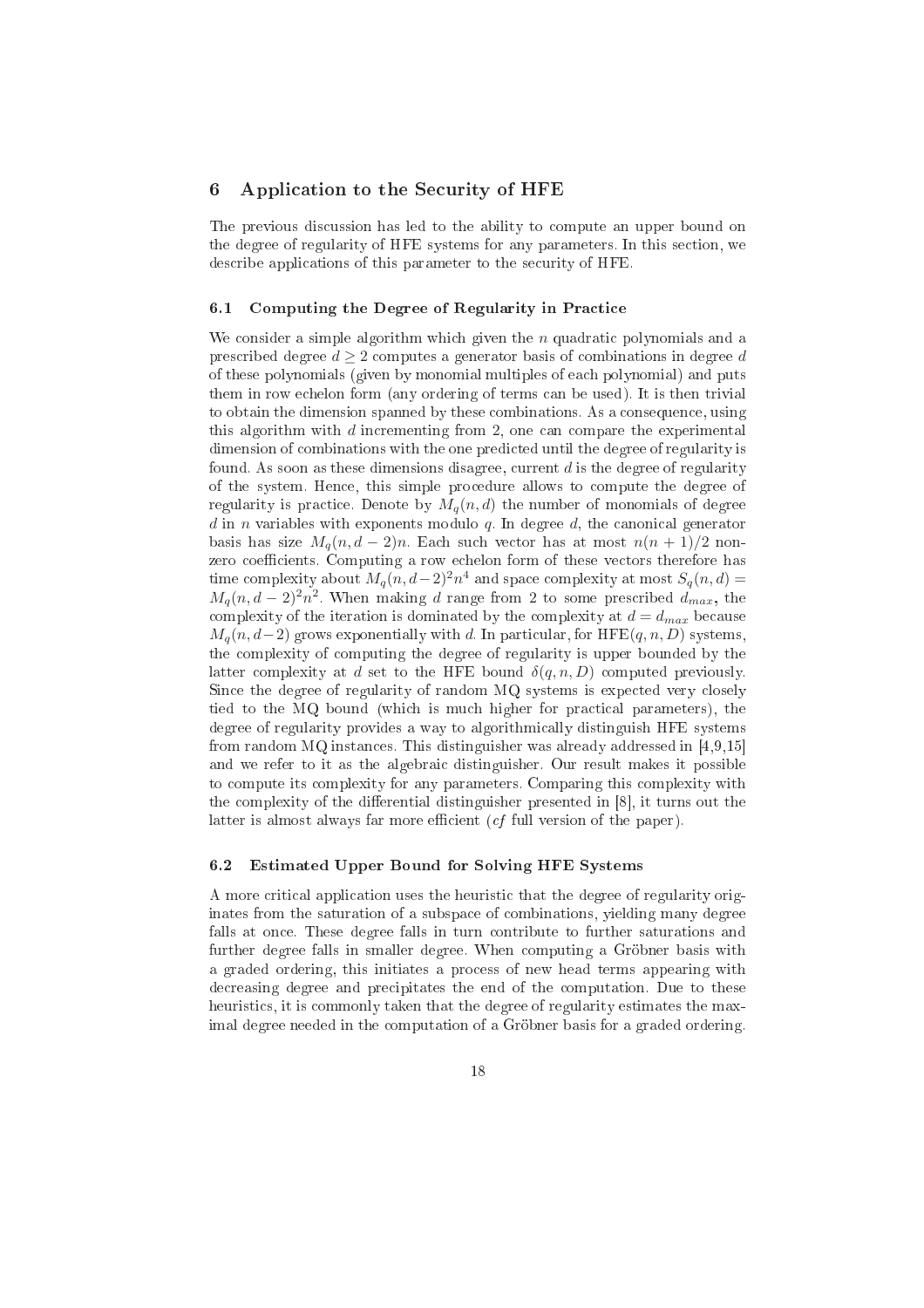In our case, this heuristic is supported by our upper bound on the degree of regularity of HFE losely mat
hing the experimental maximal degree given for  $q = 2$  in [12]. As to the complexity of the Gröbner basis computation, it is also commonly estimated as the cost of row echelon form on the combinations matrix at the maximal degree. Although, some algorithms offer improvements to reduce the combinations matrix by removing trivial syzygies [11,13], we keep on the simple analysis of the pre
edent paragragh. When a more detailed analysis is available for a particular algorithm our upper bound on the degree of regularity an be readily plugged into it to obtain tighter omplexity upper bounds. Figure 3 below represents the obtained upper bound for many HFE parameters, where the degree of the internal parameter is again indexed on the block size by  $q^D = n \log_2 q$ . Within the limits of the above heuristics, parameters that do not emerge from the 80-bits se
urity level should not be onsidered se
ure.



Fig. 3. Estimated Upper Bounds on the Complexity of Algebraic Attacks on HFE

# 7 Con
lusion

In this paper, we provide a rigourous analysis of the degree of regularity of HFE systems. Under ommonly used heuristi
s, this analysis allows to derive estimates for the complexity of algebraic attacks on the public key. In particular, using these estimates, hardly any HFE cryptosystem with block size 80 bits can achieve 80 bits security. HFE over  $GF(2)$  with blocksize 128 does not achieve 80 bits security. On the other hand, our work can not be used to infer the security of HFE parameters, be
ause our estimates are only omplexity upper bounds and focus on a particular type of attack. Finally, we point out that the first part of our work  $-\text{shifting}$  the analysis to the internal polynomial  $-\text{can}$  be used for any cryptosystem following a similar construction to HFE. In particular, it potentially offers a useful framework to the analysis of variations of HFE.